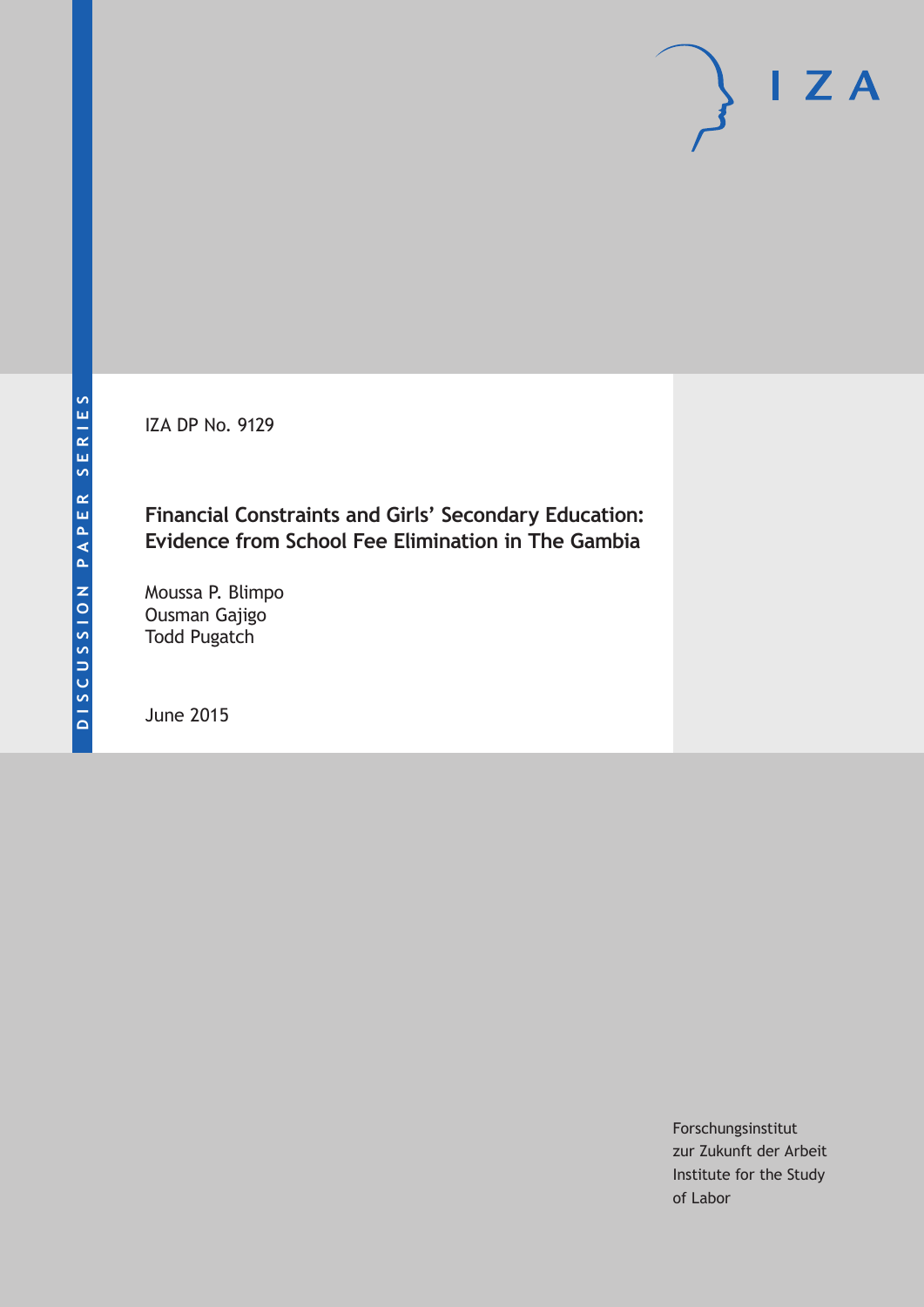# **Financial Constraints and Girls' Secondary Education: Evidence from School Fee Elimination in The Gambia**

## **Moussa P. Blimpo**

*University of Oklahoma*

# **Ousman Gajigo**

*World Bank*

## **Todd Pugatch**

*Oregon State University and IZA*

## Discussion Paper No. 9129 June 2015

IZA

P.O. Box 7240 53072 Bonn **Germany** 

Phone: +49-228-3894-0 Fax: +49-228-3894-180 E-mail: iza@iza.org

Any opinions expressed here are those of the author(s) and not those of IZA. Research published in this series may include views on policy, but the institute itself takes no institutional policy positions. The IZA research network is committed to the IZA Guiding Principles of Research Integrity.

The Institute for the Study of Labor (IZA) in Bonn is a local and virtual international research center and a place of communication between science, politics and business. IZA is an independent nonprofit organization supported by Deutsche Post Foundation. The center is associated with the University of Bonn and offers a stimulating research environment through its international network, workshops and conferences, data service, project support, research visits and doctoral program. IZA engages in (i) original and internationally competitive research in all fields of labor economics, (ii) development of policy concepts, and (iii) dissemination of research results and concepts to the interested public.

<span id="page-1-0"></span>IZA Discussion Papers often represent preliminary work and are circulated to encourage discussion. Citation of such a paper should account for its provisional character. A revised version may be available directly from the author.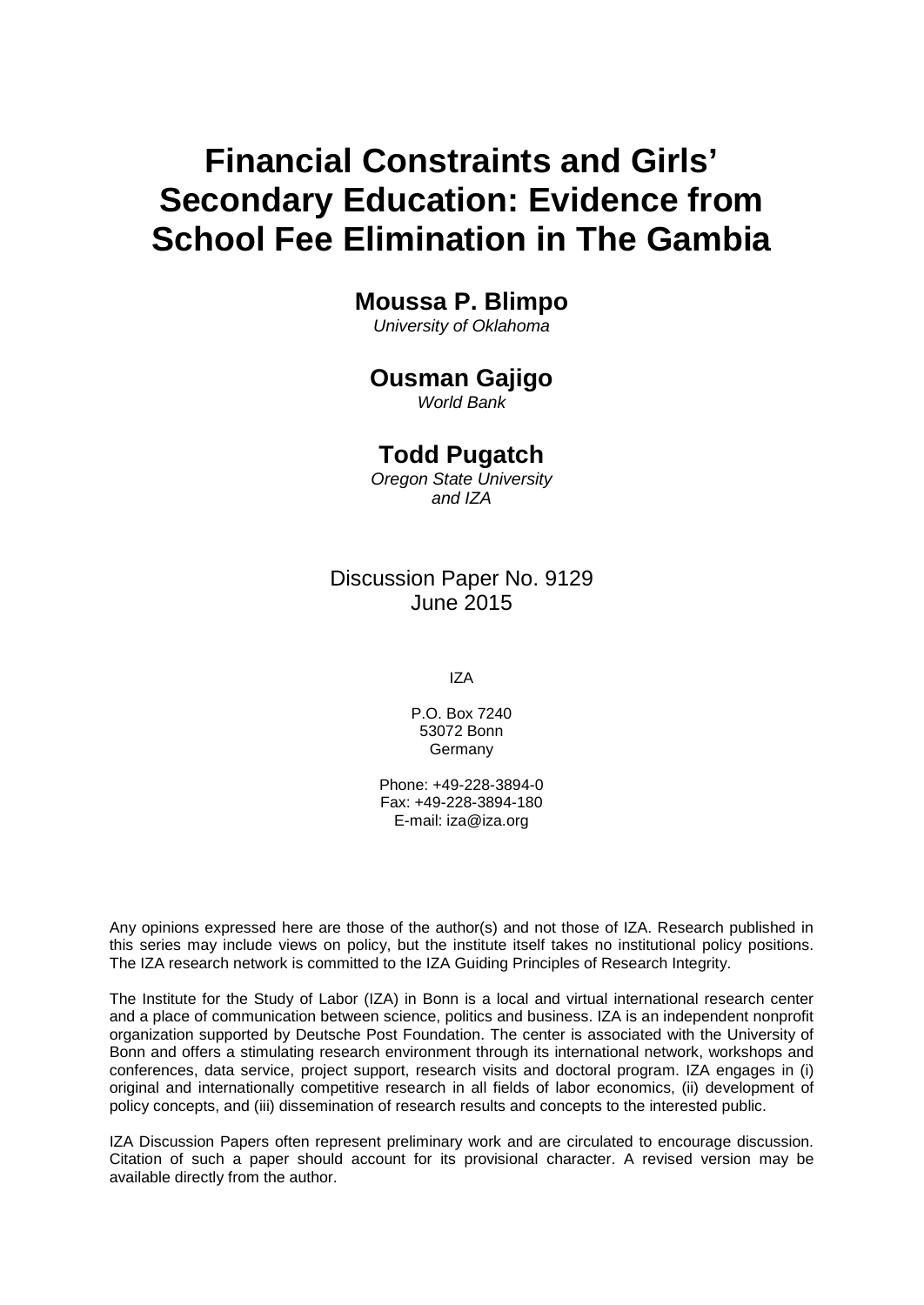IZA Discussion Paper No. 9129 June 2015

# **ABSTRACT**

## **Financial Constraints and Girls' Secondary Education: Evidence from School Fee Elimination in The Gambia[\\*](#page-1-0)**

We assess the impact of large-scale fee elimination for secondary school girls in The Gambia on the quantity, composition, and achievement of students. The gradual rollout of the program across geographic regions provides identifying variation in the policy. The program increased access to secondary education substantially without harming learning outcomes. We find an increase of around 50% in the number of girls and boys taking the high school exit exam from a low baseline, as well as a 0.1 standard deviations gain in test scores in response to the program. This result is notable in a setting where expanded access could put additional strains on limited resources and the quality of schools. These findings suggest that financial constraints remain serious barriers to post-primary education and that efforts to expand access to secondary education need not come at the expense of learning in lowincome countries like The Gambia.

JEL Classification: O15, I21, C93

Keywords: school fee elimination, secondary school, gender gap, Gambia

Corresponding author:

Todd Pugatch School of Public Policy Oregon State University 303 Ballard Extension Hall Corvallis, OR 97331 USA E-mail: [todd.pugatch@oregonstate.edu](mailto:todd.pugatch@oregonstate.edu)

The authors would like to thank the Gambia office of the West African Examinations Council for providing test score data and the Gambian Ministry of Basic and Secondary Education for providing details on the program. We thank Kehinde Ajayi,Laura Kawano, Paul Thompson, and seminar participants for helpful comments. We also thank Andrew Spaeth for research assistance. The authors assume full responsibility for any errors.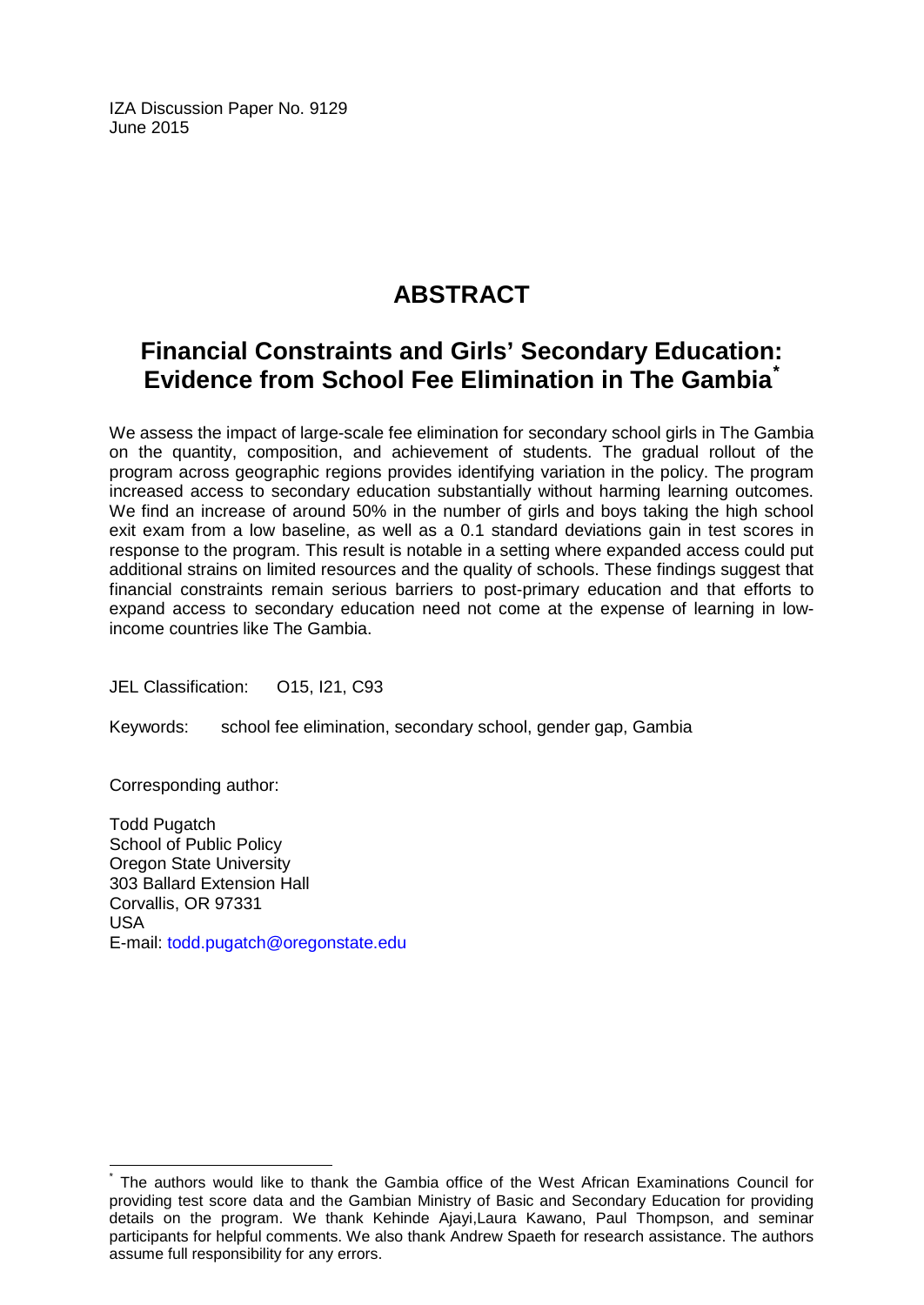## 1 Introduction

Most countries in Sub-Saharan Africa have experienced large expansions of access to primary education over the past two decades. For example, the number of primary school children has doubled between 1998 and 2009 in countries like Burkina Faso, Madagascar, Mali, and Mozambique.<sup>1</sup> Despite such success at the primary level, net secondary enrollment remains low in the least developed countries, at  $35\%$  for boys and  $29\%$  for girls between  $2008-2011$ . Large gender enrollment gaps in many Sub-Saharan African countries pose additional challenges for girls seeking to pursue their education beyond the primary grades. One potential explanation for the low and stagnating secondary enrollment figures is financial constraints. Relative to primary school, the overall cost of attending secondary school is much larger due to higher tuition fees, higher opportunity costs as children are older and may earn more on the labor market, and transport costs associated with fewer secondary school choices, especially in rural areas. To date, only a handful of countries in the region, such as South Africa, Ghana, and The Gambia, offer large scale tuition-free secondary education or some form of financial aid through various scholarship programs.

The Gambia has been a pioneer in promoting access to secondary education, offering fee-free public schooling for girls in grades 7-12 on a nearly national scale for more than a decade. In this paper, we evaluate this policy, known as the girls' scholarship program, on student learning. Two features of the policy make it especially suited for rigorous evaluation. First, the program was rolled out to different regions on a staggered schedule between 2001- 2004. This allows us to use the regions that received the program later as a control group, exploiting variation in program receipt over time and across regions. Second, the program exclusively targeted girls, allowing us to measure differential effects between boys and girls within the same regions. To our knowledge, this is the first paper to evaluate the impact of a large-scale tuition waiver program at the secondary school level in Africa.<sup>3</sup>

<sup>1</sup>Source: EdStats, World Bank.

<sup>2</sup>Source: UNESCO Institute for Statistics (UIS), based on selected countries where data is available.

 $3B$ limpo [\(2014\)](#page-24-0) evaluated the effect of financial incentives on secondary school children in Benin and found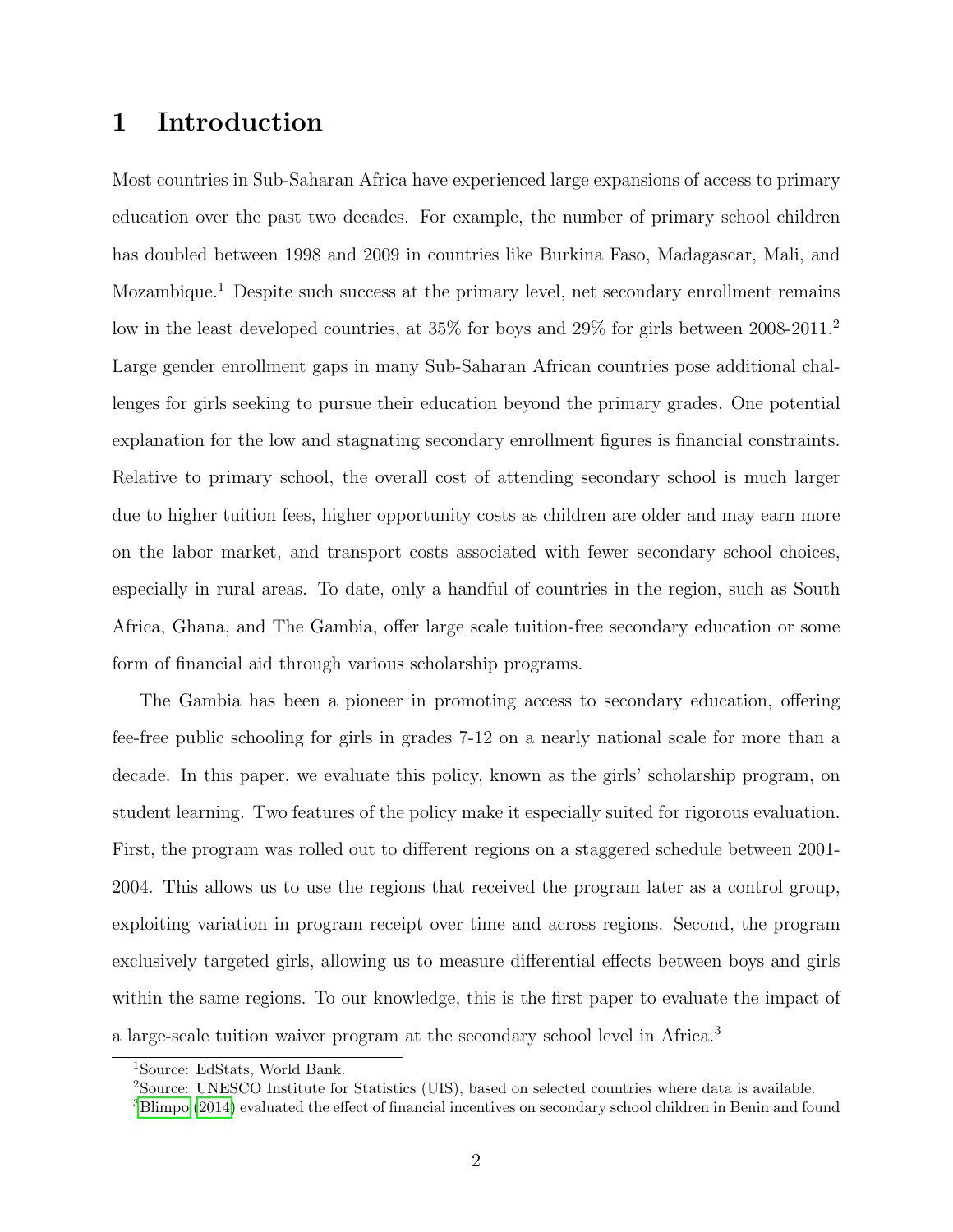We find that the program had important effects on both access and student achievement. The policy increased the quantity of high school exit exam test takers by more than 50% over a low baseline.<sup>4</sup> The share of older test-takers also increased in areas that began with lower secondary enrollment, suggesting that the policy helped keep students in schools or induced some students whose studies were interrupted to return. In terms of learning outcomes, we find increases of 0.19 standard deviations for girls and 0.15 standard deviations for boys on the standardized English test score. The combined effect on both Math and English is about 0.1 standard deviations for both boys and girls in our preferred specification. Alternative specifications find robustly positive point estimates, although many of them lose statistical precision. In light of this, we conclude that the program expanded access without harming learning outcomes. This is notable in a setting where expanded access might put additional strain on limited resources as well as potentially lowering the average quality of students or schools. In recent years, the Gambian government has engaged several initiatives toward improving learning outcomes [\(Blimpo](#page-24-1) et al., [2011;](#page-24-1) [Pugatch & Schroeder, 2014a,](#page-26-0)[b\)](#page-26-1). The findings from this study suggest that complementary efforts to expand access to schooling, such as the girls' scholarship program, need not impede learning gains.

As mentioned previously, the study occurs against a backdrop of sustained attention among both policymakers and researchers to primary education, with relatively less emphasis on the secondary level. Expanded access to primary education resulted from concerted policies, both internationally and nationally, aimed at removing financial constraints through school fee elimination and other measures. Enrollments in primary schools have accelerated in many countries since the 1990 Jomtien conference, in which over 150 countries adopted the Education For All initiative. This commitment was renewed during the Dakar Framework for Action in 2000, where tuition elimination and the reduction of other costs were targeted. Over the past two decades, more than twenty African countries have waived tuition from

large gains on test scores. This policy, however, did not target access directly and provided no additional resources upfront.

<sup>4</sup>Related work by one of this study's authors also found a large enrollment effect of the policy for the relevant age group using household survey data [\(Gajigo, 2012\)](#page-24-2).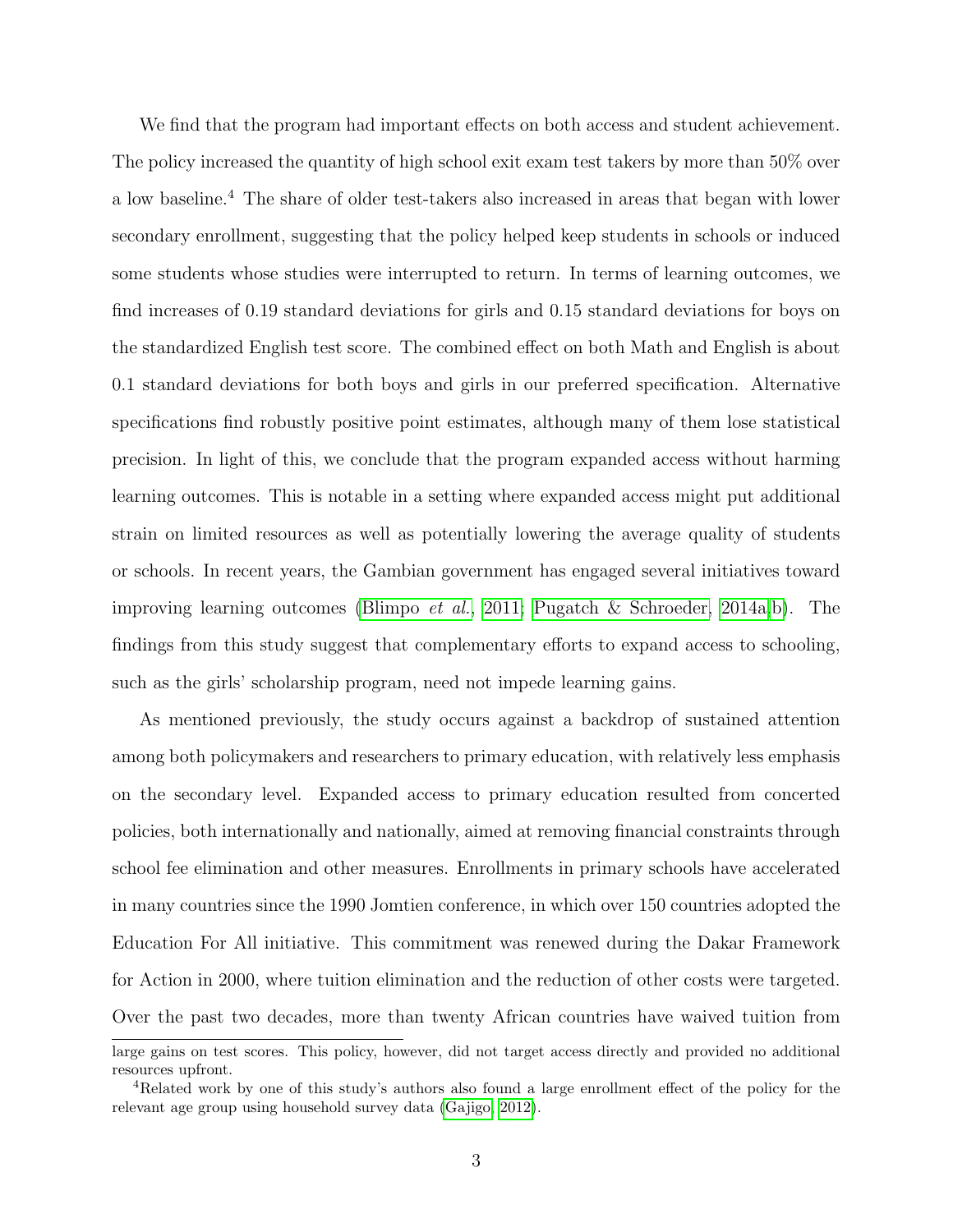primary education and many more have some form of targeted programs to ease access to the most disadvantaged populations. Several recent comprehensive literature reviews concluded that the great majority of interventions that reduced tuition fees and other costs increased enrollment, suggesting that financial constraints are among the most important barriers to access to primary education [\(Petrosino](#page-25-0) et al., [2012;](#page-25-0) [Krishnaratne](#page-25-1) et al., [2013;](#page-25-1) [Murnane &](#page-25-2) [Ganimian, 2014\)](#page-25-2).

These great successes on access have been achieved amid recent but growing concerns about education quality and potential degradation of learning outcomes [\(Pritchett, 2013\)](#page-26-2). More recent research has focused on the impact of access-oriented policies not only on en-rollment but also on learning outcomes. For example, [Kazianga](#page-25-3) *et al.* [\(2013\)](#page-25-3) found that a comprehensive program that included school construction and student attendance incentives increased substantially both enrollment and test scores of primary school students in Burkina Faso. A similar, but experimental study, which brought community schools to Afghan villagers found equally large effect on both enrollment and test scores [\(Burde & Linden,](#page-24-3) [2013\)](#page-24-3). In Kenya, [Lucas & Mbiti](#page-25-4) [\(2012a\)](#page-25-4) found that elimination of primary school fees led to substantial gains on enrollments with very little negative effect on the test score of those who would have attended in the absence of the tuition waiver. These studies suggest that at least at the primary school level, the tradeoff between expanding access and learning outcomes might be less pronounced than one might think.

Given these successes in improving access and (to a lesser extent) learning in primary education, for many countries the logical next step is to improve access and outcomes in secondary education. Fewer policies and studies have focused on secondary schools, however. Early results from an ongoing study on a scholarship program in Ghana found large enrollment effects among scholarship winners relative to the control group three years after the program started [\(Duflo](#page-24-4) et al., [2009\)](#page-24-4). They concluded that financial barriers might be crucial at the secondary level as well. Outside of Africa, [Muralidharan & Prakash](#page-25-5) [\(2013\)](#page-25-5) evaluated a program that substantially reduced girls' cost of attending secondary school through pro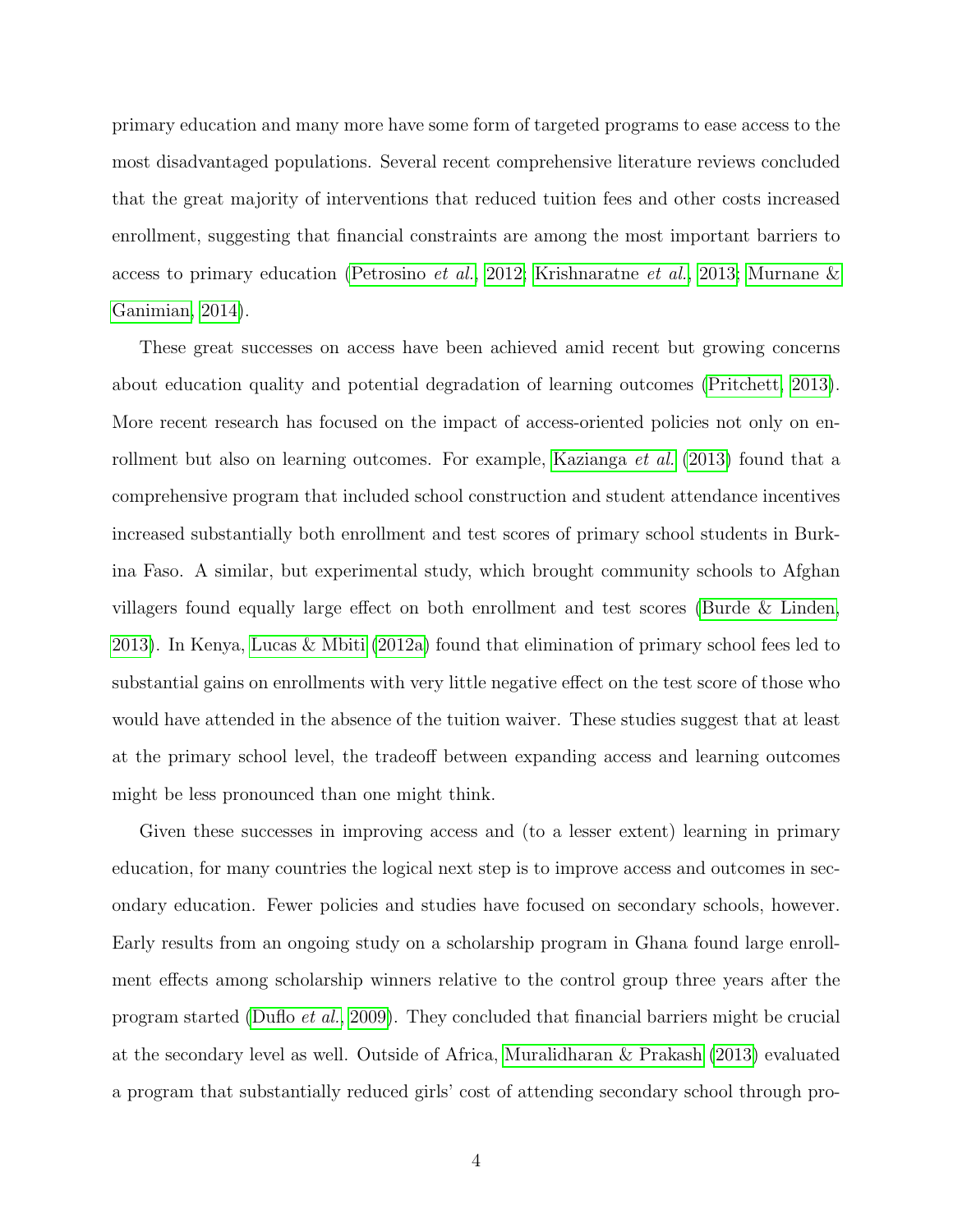vision of bicycles, increasing enrollment by 30% and cutting the gender gap by 40%. Yet major gaps in understanding remain, particularly with regard to student achievement. A review of the post-primary schooling literature by [Banerjee](#page-24-5) et al. [\(2013\)](#page-24-5) concluded, "Despite the overarching positive results of price-based policies in increasing school enrollment and attendance, the evidence on the effects of price reductions on student performance is less conclusive" (p. 21).

We contribute to that literature by being the first to evaluate a large-scale tuition elimination policy for secondary education in Africa. We use administrative data on the universe of standardized test scores in The Gambia from 1998-2012; we are the first researchers to obtain and analyze this data. We also contribute to the broader literature on efforts to close the gender gap in access and learning. Several other studies have evaluated similar programs targeting girls (Kim [et al.](#page-25-6) [1999a,](#page-25-6) Kim [et al.](#page-25-7) [1999b,](#page-25-7) and [Chaudhury & Parajuli 2010](#page-24-6) for Pakistan; [Filmer & Schady 2008](#page-24-7) for Cambodia; [Kremer](#page-25-8) et al. [2009](#page-25-8) for Kenya; [Baird](#page-24-8) et al. [2011](#page-24-8) for Malawi; [Begum](#page-24-9) et al. [2012](#page-24-9) for Bangladesh; and the previously mentioned [Kazianga](#page-25-3) [et al.](#page-25-3) [2013](#page-25-3) and [Muralidharan & Prakash 2013](#page-25-5) for Burkina Faso and India, respectively), with a consensus finding that reducing the cost of attendance leads to gains in enrollment. Of these, however, only [Baird](#page-24-8) et al. [\(2011\)](#page-24-8) examines learning outcomes among secondary school students as we do, using a program that is more local in scope than our setting.

In the next section, we describe the education system in The Gambia and the girls' scholarship program. Sections 3-4 present the methodology and data we use for analysis. Section 5 presents results, and Section 6 concludes.

## 2 Contextual Background

In the Gambian education system, the first 9 years are formally known as the Basic Cycle. This includes 6 years of primary school (grades 1-6) and 3 years of Upper Basic School (middle school, grades 7-9). High school, known locally as Senior Secondary School, consists of grades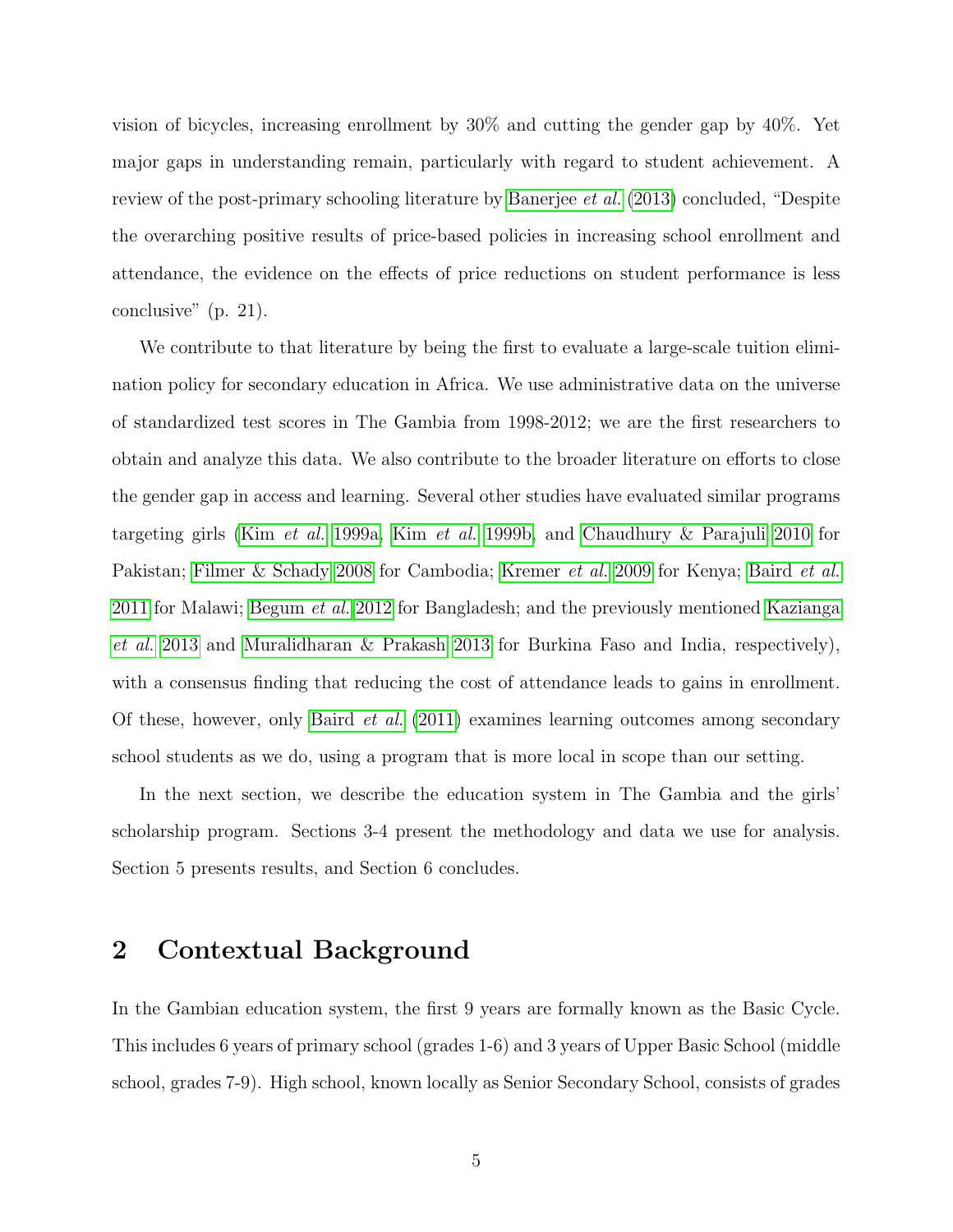10-12. The West African Senior School Certificate Examination (WASSCE, hereafter the Grade 12 exam), instituted in 1998, is administered at the end of grade 12, and is required for advancing to the tertiary level (i.e., university). The exam is administered by the West African Examination Council (WAEC), a regional institution that conducts examinations in the 4 former British colonies in West Africa (The Gambia, Ghana, Nigeria and Sierra Leone). $5$ 

WAEC generates exam questions each year in consultations with the Ministry of Education, based on existing curricula. Accordingly, the exam measures achievement in specific subjects, rather than innate ability. Students choose a minimum of 6 and a maximum of 9 subjects, but the core and mandatory subjects are Mathematics and English, which will be our focus. There is no fixed passing mark for the exam. Because the exam is based on curricula designed by the Ministry of Education, and these have not undergone any major change, the exam questions should be comparable over time.

There is a structured system in the way the exam is conducted. Each year, sealed questions are delivered at the test centers the day before the scheduled exam.<sup>6</sup> On the day of the exam, teachers from other schools serve as invigilators (proctors). The exams are centrally graded by WAEC. This structure is similar to the way national exams are conducted in other countries [\(Kremer](#page-25-8) et al., [2009\)](#page-25-8).

Like other African countries, The Gambia charges fees for public school attendance. The Gambia levies fees beginning in grade 7, as primary education is nominally free for public schools. Students are still responsible for purchasing textbooks, uniforms and other materials, leading students to bear costs even at the primary school level.

The scholarship program for female middle and high school students started as an initiative funded jointly by UNICEF, the World Bank, and the International Monetary Fund through the Highly Indebted Poor Countries program and the Gambian government. The

<sup>5</sup>Students also take an exam at the end of grade 9, also administered by WAEC, as a requirement for matriculation into high school. Because this exam was introduced in 2003, there is only one pre-treatment region-year available in the data. We therefore focus on the Grade 12 exam in this paper.

<sup>&</sup>lt;sup>6</sup>Schools serve as test centers. In almost all cases, students take the exams at the school they attend.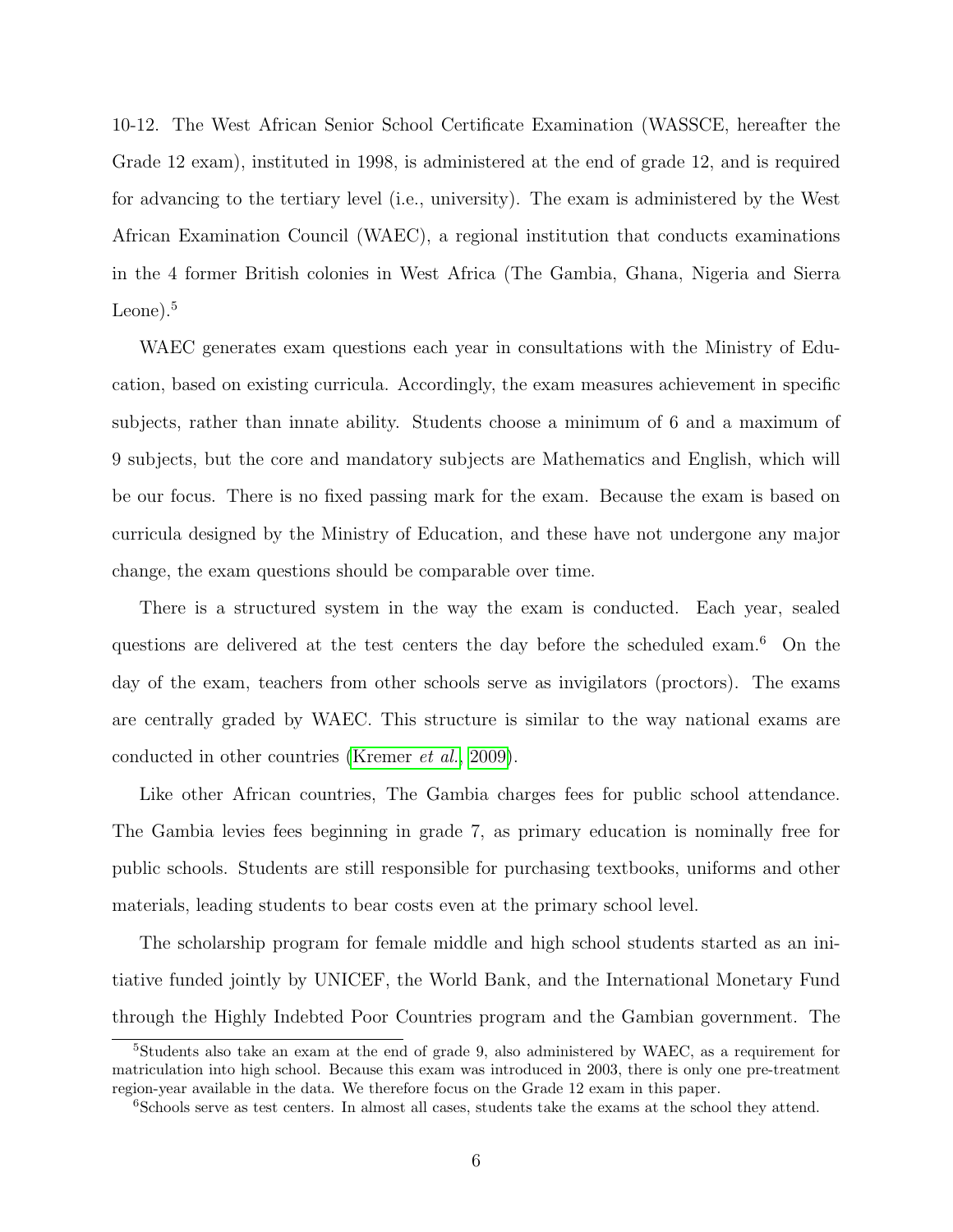goal of the program is to increase overall student enrollment but with a specific focus on reducing the gender gap. The program pays mandatory school fees for all girls in grades 7-12 in the regions in which it is implemented.<sup>7</sup> The only criteria for benefitting from the program are gender (female) and attending a public secondary school.<sup>8</sup>

The scholarship program began in 2001 in Regions 5 and 6 only, as these are the regions that are most rural and have the lowest enrollment.<sup>9</sup> The program was extended to Regions 3 and 4 in the following year. Two academic years later, the program was further scaled to include Region 2 in 2004. The scholarship program has not been extended to Region 1, which is the most urbanized region, and relatively more developed. Figure [1](#page-36-0) provides a map of The Gambia's regions, while Figure [2](#page-36-1) shows the rollout of the program over time.

To implement the program, a specially-designated Ministry of Education administrator handles the disbursement of funds between the program and schools. The regional offices of the Ministry verify the enrollment figures provided by individual schools before the scholarship funds are transferred. At no point do the beneficiary households handle the money, thereby removing any chance of the scholarship funds being diverted for other purposes. The average cost of the program per student was US\$48, US\$43, US\$42 and US\$43 in 2001, 2002, 2003 and 2004, respectively [Gambia Ministry of Basic and Secondary Education](#page-25-9) [\(2004\)](#page-25-9).<sup>10</sup> The benefit is particularly large in grades 10-12, where fees are more than 7 times those for grades 7-9 (Daly [et al.](#page-24-10), [2014\)](#page-24-10). The program was widely publicized through local media, as well as through several workshops in various regions of the country.

This program was the only large-scale policy aimed at increasing secondary school access

<sup>7</sup>The major sub-national units in The Gambia are 6 regions. Region 1 includes the capital Banjul, with Regions 2-6 at increasing remove heading east along the Gambia River bisecting the country. Below these sub-national units, there are 43 districts as of 2013.

<sup>8</sup>For purposes of this paper, public schools refer to both government and grant-aided schools, the latter of which are publicly funded but administered privately. Both types of public schools are eligible for the scholarship program, while private schools are not.

<sup>9</sup>We follow the Gambian convention in referring to the 2000-2001 academic year as 2001, to 2001-2002 as 2002, and so on.

<sup>&</sup>lt;sup>10</sup>The average value changed over time because of changes in the exchange rate (the average value of a US dollar per Gambian Dalasi was approximately 13, 15, 20, 27 between 2000 and 2003) and also changes in the composition of students covered (middle and high school students) over time as the program got scaled.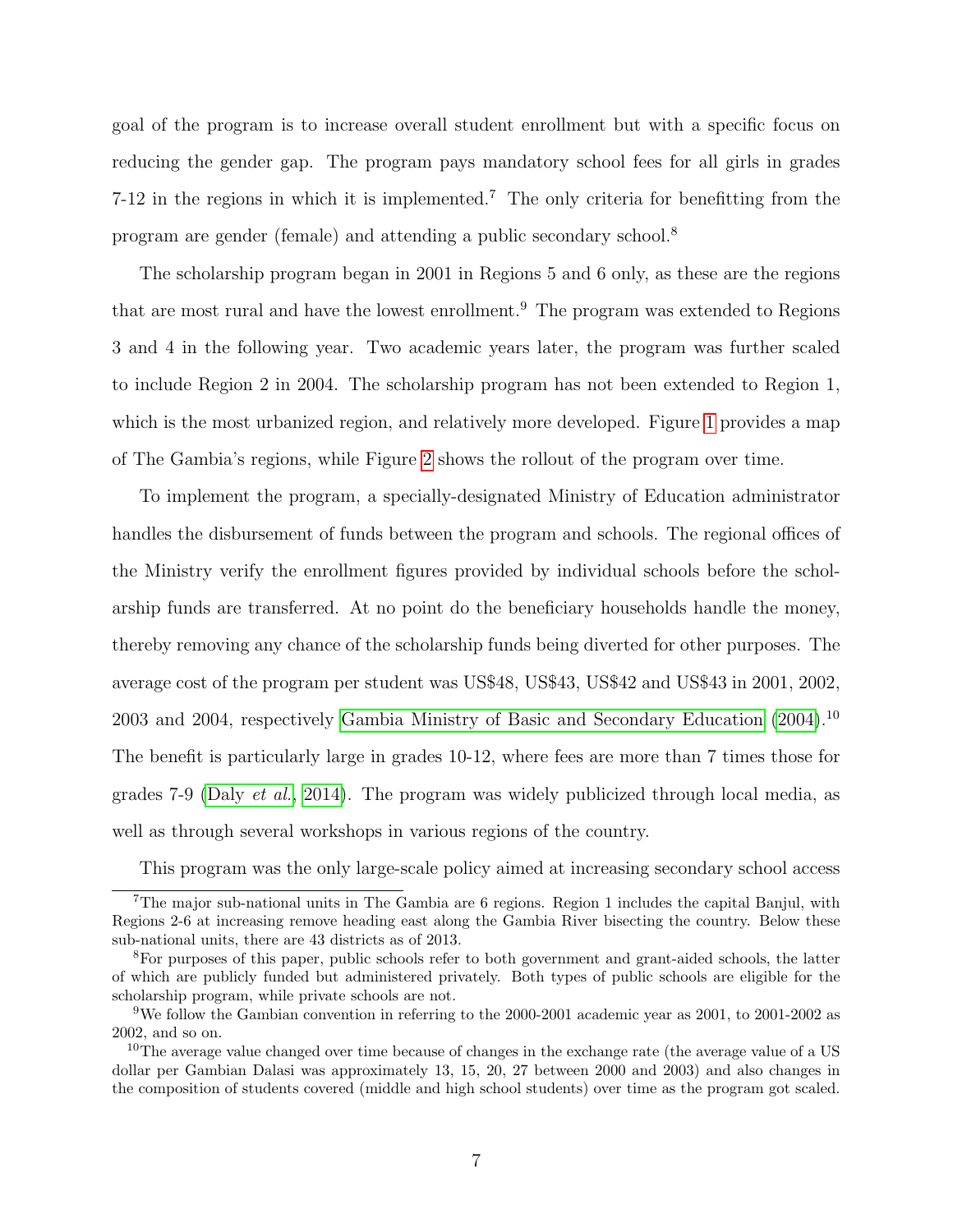in the country during our sample period. Other national policies focused on primary education, and no other policy coincided with the scholarship program in geographic scope and timing. Nonetheless, a supplementary scholarship program targeting a subset of secondary schools in Region 2 was implemented during the sample period,<sup>11</sup> as was a program offering a salary premium to primary school teachers in all rural areas excluding Region 2 [\(Pugatch](#page-26-0) [& Schroeder, 2014a](#page-26-0)[,b\)](#page-26-1). We therefore check robustness of results to the omission of Region 2 later in the paper.

## 3 Methodology

This paper analyzes the effect of the Gambian girls' scholarship program on student learning using administrative data on standardized test scores. The geographically staggered rollout of the program provides an opportunity to compare outcomes in regions that received the program early with those that received it late. Additionally, the targeting of the program to girls allows for comparisons between male and female students within a region after receipt of the program.

Following the difference-in-differences strategy used to evaluate the program in [Gajigo](#page-24-2) [\(2012\)](#page-24-2), we estimate the following regression separately for boys and girls:

<span id="page-9-0"></span>
$$
y_{\text{isrt}} = \beta D_{rt} + X_{\text{isrt}} \gamma + \delta_s + \theta_t + \epsilon_{\text{isrt}} \tag{1}
$$

where  $y_{ict}$  is the outcome (i.e., test score) of student i at school s in region r in year t;  $D_{rt}$ is a dummy for whether the scholarship program was implemented in region  $r$  at time  $t$ ;  $X$ is a vector of individual characteristics, including the student's age (measured continuously, based on date of birth), age squared, and a constant; and  $\delta$  and  $\theta$  are school and time fixed effects, respectively. The coefficient  $\beta$  is the difference-in-differences estimate of the effect

<sup>&</sup>lt;sup>11</sup>The Ambassador Girls Scholarship Program, led by USAID, targeted both girls and boys in selected secondary schools in Region 2. It went beyond the program studied in this paper by covering school fees, books, uniforms, and school supplies. However, its oldest recipients entered 12th grade in 2012, the last year of our data, meaning that the two scholarship programs overlap for only one region-year in our sample.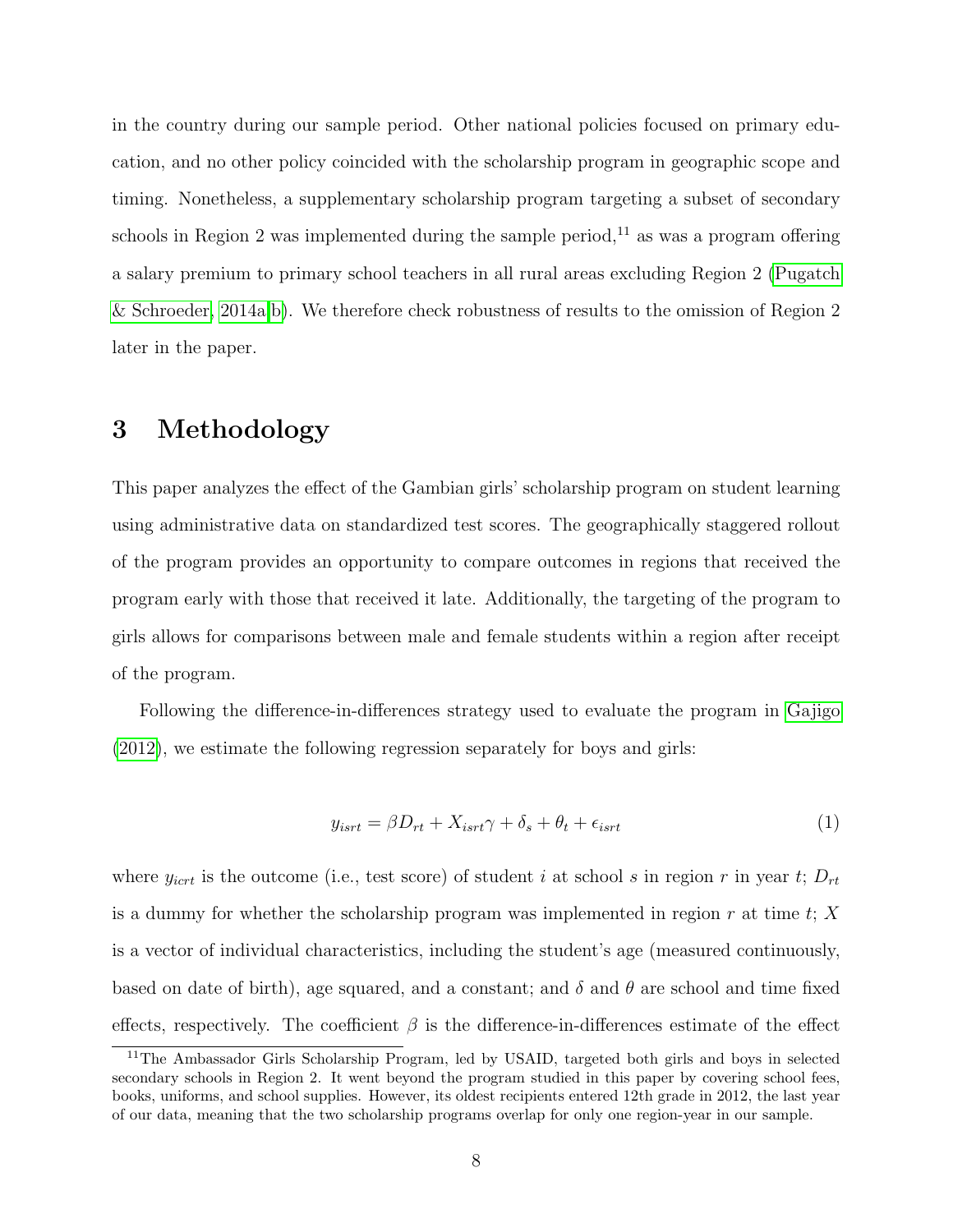of the program because it compares changes in test performance of students in regions that received the program to changes in regions that did not. The identifying assumption is that in the absence of the program, changes in outcomes in regions that received the program early would have been the same as in regions that received the program late. We examine the validity of this assumption by testing for common pre-treatment trends across regions.

Equation [\(1\)](#page-9-0) establishes the region as the unit of treatment and estimates the average effect of the program on male and female students separately. Because the program eliminated fees for girls only, however, we can also explore differential changes in performance between male and female students by pooling the sample and modifying the specification to:

<span id="page-10-0"></span>
$$
y_{\text{isrt}} = \phi \text{female}_{\text{isrt}} + \beta D_{rt} + \rho D_{rt} * \text{female}_{\text{isrt}} + X_{\text{isrt}}\gamma + \delta_s + \theta_t + \epsilon_{\text{isrt}} \tag{2}
$$

where *female* is a dummy variable and all other notation is as before. In this triple-difference specification, the coefficient  $\rho$  captures any differences in program impact between male and female students.

Additionally, we can use variation in the length of program exposure among students to estimate the marginal effect of program duration on learning. For instance, students in 2004 will have had one year of program exposure if they attended school in Region 2, but 3 years of exposure in Regions 3-4 and 4 years in Regions 5-6. Within regions, students in different cohorts will also vary in their exposure. Region 6 students in 12th grade in 2001 will have one year of program exposure, while 11th graders will have two years of exposure when they take the exam the following year. Regressions that use variation in length of exposure to the program will take the form:

<span id="page-10-1"></span>
$$
y_{\text{isrt}} = \beta y \text{r} \text{s} \text{c} \text{r} \text{p} \text{c} \text{d} \text{r} \text{d} \text{r} + X_{\text{isrt}} \gamma + \delta_s + \theta_t + \epsilon_{\text{isrt}} \tag{3}
$$

where *yrsexposed* measures the duration of a student's exposure to the scholarship program based on the date of program rollout by region combined with the test date. yrsexposed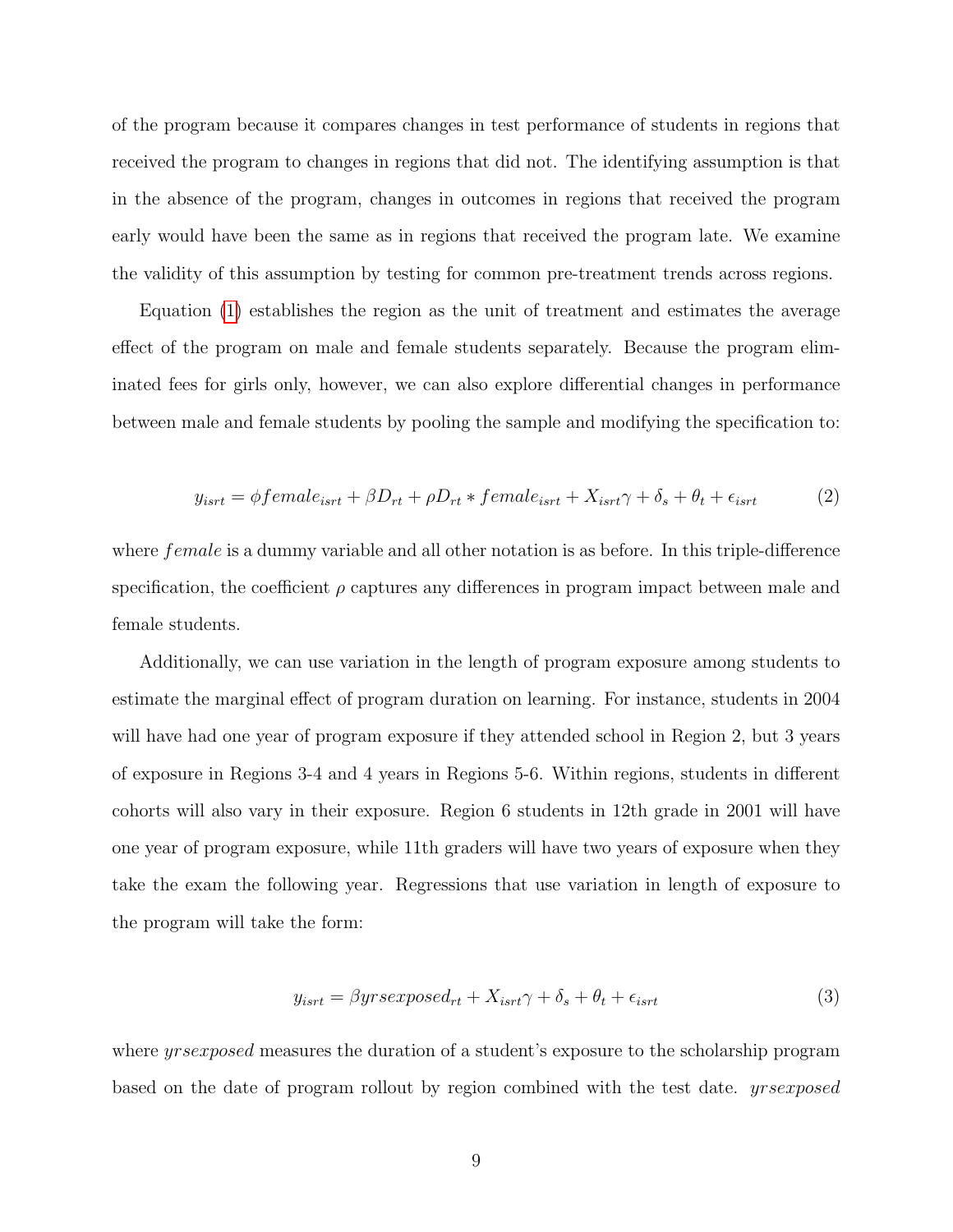ranges from zero, for students not exposed to the scholarship in their region, to 6, for students whose region received the scholarship since they attended grade 7.

In other words, we modify the main difference-in-difference specification [\(1\)](#page-9-0) to allow the treatment effect to vary according to length of a student's exposure. Similarly, replacing the treatment indicator D with yrsexposed in the triple-difference specification [\(2\)](#page-10-0) estimates whether the effect of program exposure varies between boys and girls.

Because all students within a school may be influenced by common unobservable shocks, we cluster all standard errors by school, of which there are 32.

In all specifications, the coefficient on the treatment variable captures the reduced-form effect of the policy. A priori, it is not clear what sign to expect for these coefficients. Students induced to enroll by the program are likely to be less academically prepared than their peers for whom financial barriers are not a constraint. Additionally, an influx of students could strain school resources. Each of these channels would lead to a negative effect of the policy on learning. On the other hand, relaxing financial constraints among students who would have enrolled in the absence of the policy could improve learning by reducing their need to generate income or by alleviating stress. We therefore look for heterogeneity in treatment effects along these dimensions after presenting the main results.

### 4 Data

Outcome data are the universe of student test score records of the West African Examinations Council (WAEC). Subject-level scores are available for each student for 1998-2012, allowing for several years of pre-treatment outcomes for each region.<sup>12</sup> We omit Region 1 (Banjul, the capital) from all analysis because of its dissimilarity with the rest of the country. We also omit private schools because they were ineligible for the scholarship program. However, all raw test results are converted to z-scores based on the universe of results in a given year, including students from private schools and Region 1. This allows us to interpret scores

<sup>12</sup>We omit data from 2004 because student gender is missing for that year.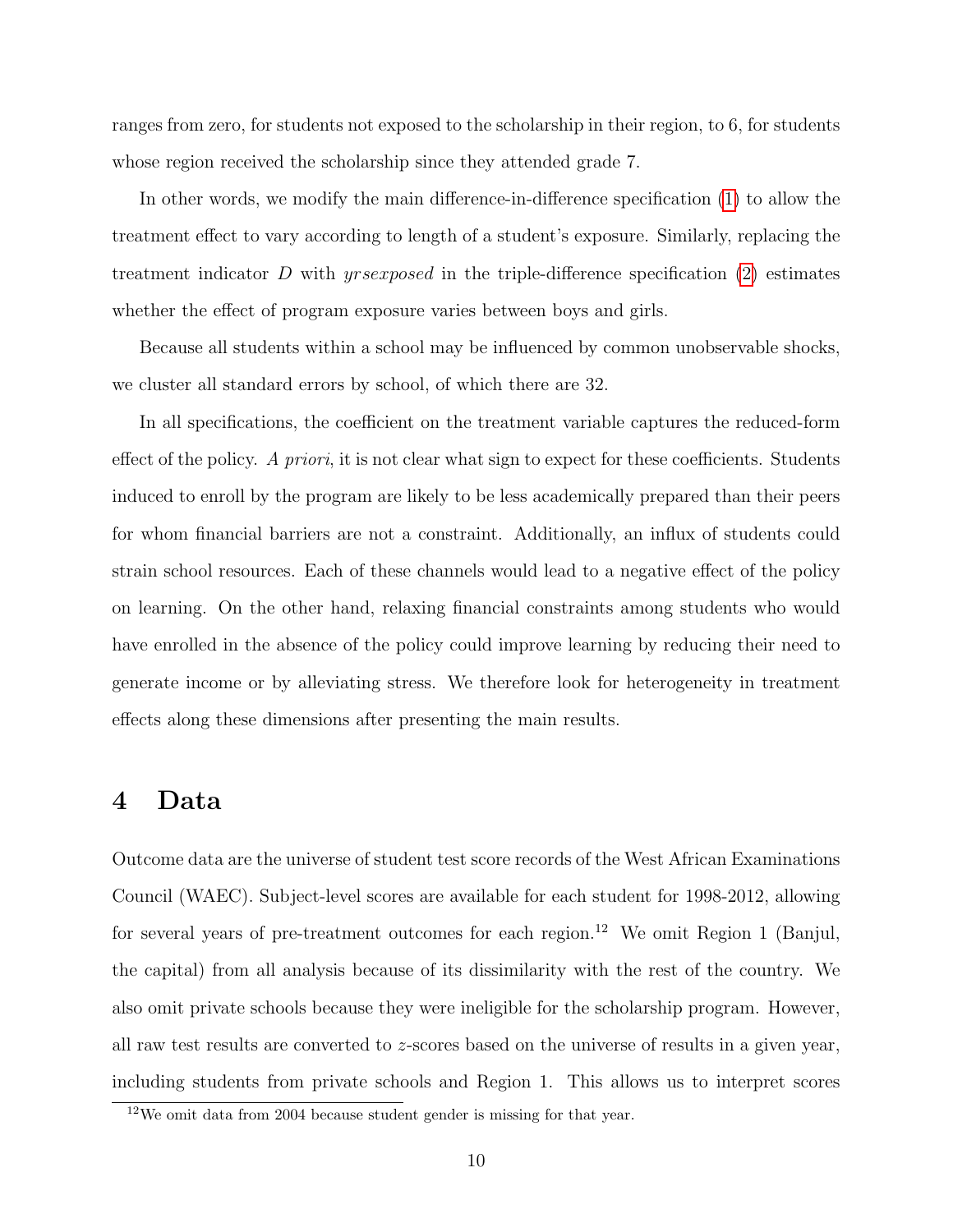relative to the national norm. It also explains why mean z-scores tend to be negative in our estimation sample.

Although our primary interest is the population of schools and students eligible for the program, if students sort non-randomly into public and private high schools in response to the scholarship the results may be biased. In 2004, when program rollout was complete, only 2 of 43 districts had both a public and private high school (grades 10-12). By 2012, the last year for which we have data, this figure had grown to 9. We will therefore assess whether the growth in private school enrollment was related to the scholarship program.

However, all of these private schools are located in the urban districts of Region 2, near the capital, as shown in Figure [A1.](#page-38-0)<sup>13</sup> Students in most areas are therefore constrained to attend their local public school. We later check robustness of results to various definitions of the estimation sample, such as excluding Region 2 or including private schools.

We also use data from the 1998 wave of the Integrated Household Survey (IHS) to explore heterogeneity in results by district characteristics. This survey, which is conducted by the Gambia Bureau of Statistics, is nationally representative and collects information on assets, demographic and socioeconomic information. In the 1998 survey, slightly over 1,900 households were covered including approximately 4,500 school-aged children.

The Gambia made considerable strides in reducing the gender enrollment gap since implementing the scholarship program. Figure [3](#page-37-0) shows Ministry of Education data on enrollment in Grades 7-12, aggregated across all public schools in Regions  $2\t{-}6<sup>14</sup>$  Panels (a)-(b) rescale time so that  $t = 0$  corresponds to the first year of program receipt. Panel (a) shows that female enrollment increased relative to the pre-treatment trend after introduction of the program, while male enrollment fell. Panel (b) shows the resulting increase in the female enrollment share. This is first-order evidence of the program's effect on enrollment, consistent with [Gajigo](#page-24-2) [\(2012\)](#page-24-2). Panel (c), which uses calendar time and disaggregates the data by

<sup>&</sup>lt;sup>13</sup>The map shows schools in 2011, the most recent year for which location data are available. Region 1 schools are excluded from the estimation sample but shown on the map for illustration. Not all schools in the sample appear on the map due to missing location data.

<sup>&</sup>lt;sup>14</sup>All data presented in this and subsequent analysis are for public schools only, unless stated otherwise.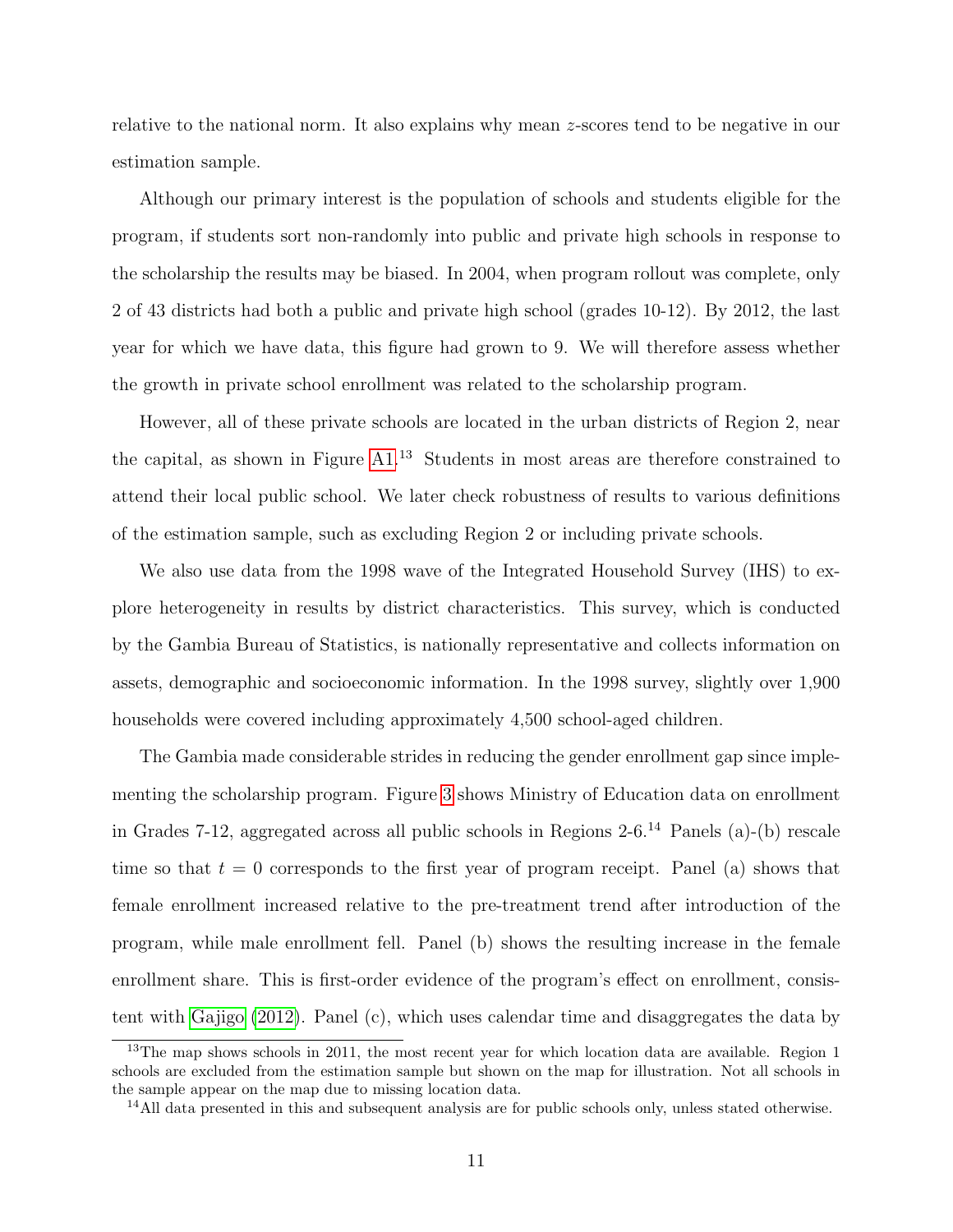grade, shows that the female enrollment percentage increased over time for all grades. It also shows that females comprise a lower share of enrollment as grade level increases (with only a few exceptions), meaning that females will be under-represented among test-takers relative to their enrollment shares in their corresponding schools.<sup>15</sup>

Test-taking patterns follow these enrollment trends. Table [1](#page-27-0) presents summary statistics separately for boys and girls. The number of test-takers is relatively small in 1998, particularly for girls; the 210 girls taking the test that year represent only 22% of the total. By 2005, when all regions had the girls' scholarship program for at least two years, the number of students taking the exam nearly doubled and the female share rose to 35%. These upward trends continued through 2012, the last year of available data. For both boys and girls, performance improved in English over this time, but stagnated or fell in math. Overall, performance improved for both boys and girls in the sample period.

### 5 Results

#### 5.1 Pre-treatment outcome trends

Before presenting estimates of the program's impact, we first check the validity of our identifying assumption of common outcome trends between regions that received the program early and those that received it late. To do so, we rescale time so that  $t = 0$  corresponds to the year of treatment receipt in each region and limit the sample to pre-treatment periods only. We then regress outcomes on a time trend and its interaction with indicators for regions 5 and 6 (which received the program first, in 2001) and regions 3 and 4 (which received the program in 2002). Statistically significant coefficients on these interaction terms would indicate differential pre-treatment trends among regions, calling into question the identifying assumption of our difference-in-differences strategy.

<sup>&</sup>lt;sup>15</sup>The enrollment data do not track individual students over time, making it impossible for us to construct grade progression rates without making additional assumptions.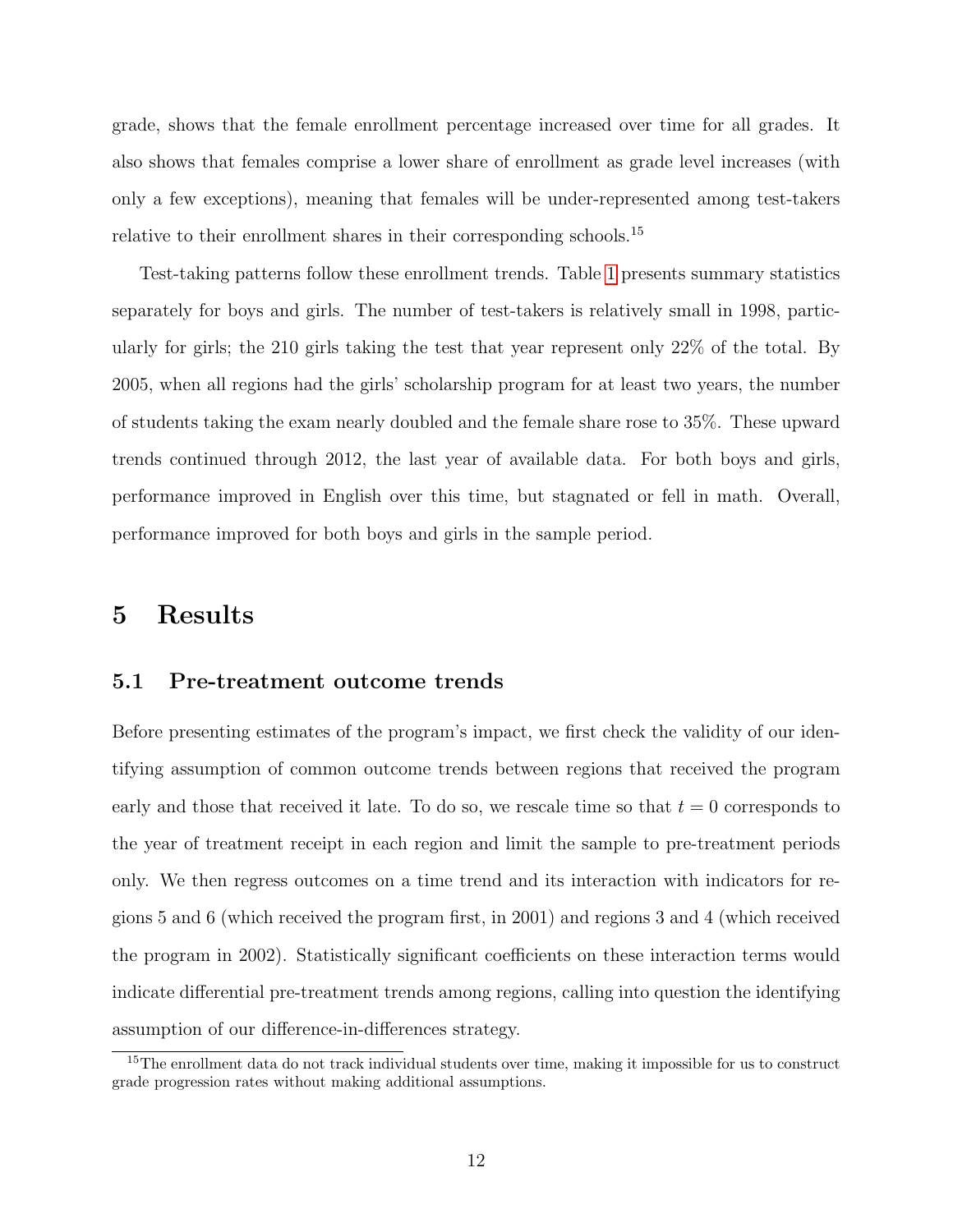Table [2,](#page-28-0) column (1) shows results for the count of girls taking the exam, by school. The coefficients on the time trend-region interactions are not significant, either separately, jointly, or when comparing trends in Regions 5-6 with Regions 3-4. The analogous regression for boys in column  $(5)$  also provides no evidence of differential trends.<sup>16</sup> The remaining columns of the table present results for test scores at the student level, separately for English and math as well as the combined English and math score. Again, there is no evidence of differential pre-treatment trends by region.<sup>17</sup>

#### 5.2 Enrollment and sorting in response to scholarship

The scholarship program could affect learning outcomes by altering the quantity of students taking exams, the composition of students, or the learning resources available to them. We examine each of these channels before presenting the main results.

In Table [3,](#page-29-0) we present estimates of the effect of the girls' scholarship program on the number of test-takers and the proportion from private schools. Here, we aggregate the data by district, as this is the relevant level for any public-private competition.<sup>18</sup> In column  $(1)$ , the coefficient on program receipt indicates that 26.1 additional girls per district took the exam in regions that received the program early relative to those that did not, significant at 5%. In column (2) we include an interaction between program receipt and "high enrollment gap," which is an indicator for whether the school's district was below the median enrollment rate for secondary school-aged children (ages 13-18) in 1998.<sup>19</sup> Areas with a high enrollment gap have the highest potential influx of students from introduction of the scholarship. The coefficient on this interaction term is positive as expected, but not statistically different from

<sup>16</sup>Aggregating to the district level, as in Table [3,](#page-29-0) also fails to produce evidence of differential pre-treatment trends in the number of students taking the test.

<sup>&</sup>lt;sup>17</sup>In the pre-treatment period there are only 11 schools, which will likely lead our school-clustered standard errors to overstate the precision of our estimates. However, this bias would lead us to over-reject the null of no differential trends, whereas we fail to reject the null in all specifications.

<sup>&</sup>lt;sup>18</sup>There was only one private school-year in the pre-treatment period, making it impossible to identify the program effect separately from school dummies among the sample of private schools.

<sup>&</sup>lt;sup>19</sup>The strategy resembles that of [Lucas & Mbiti](#page-25-4) [\(2012a,](#page-25-4)[b\)](#page-25-10), who study the effect of free primary schooling in Kenya.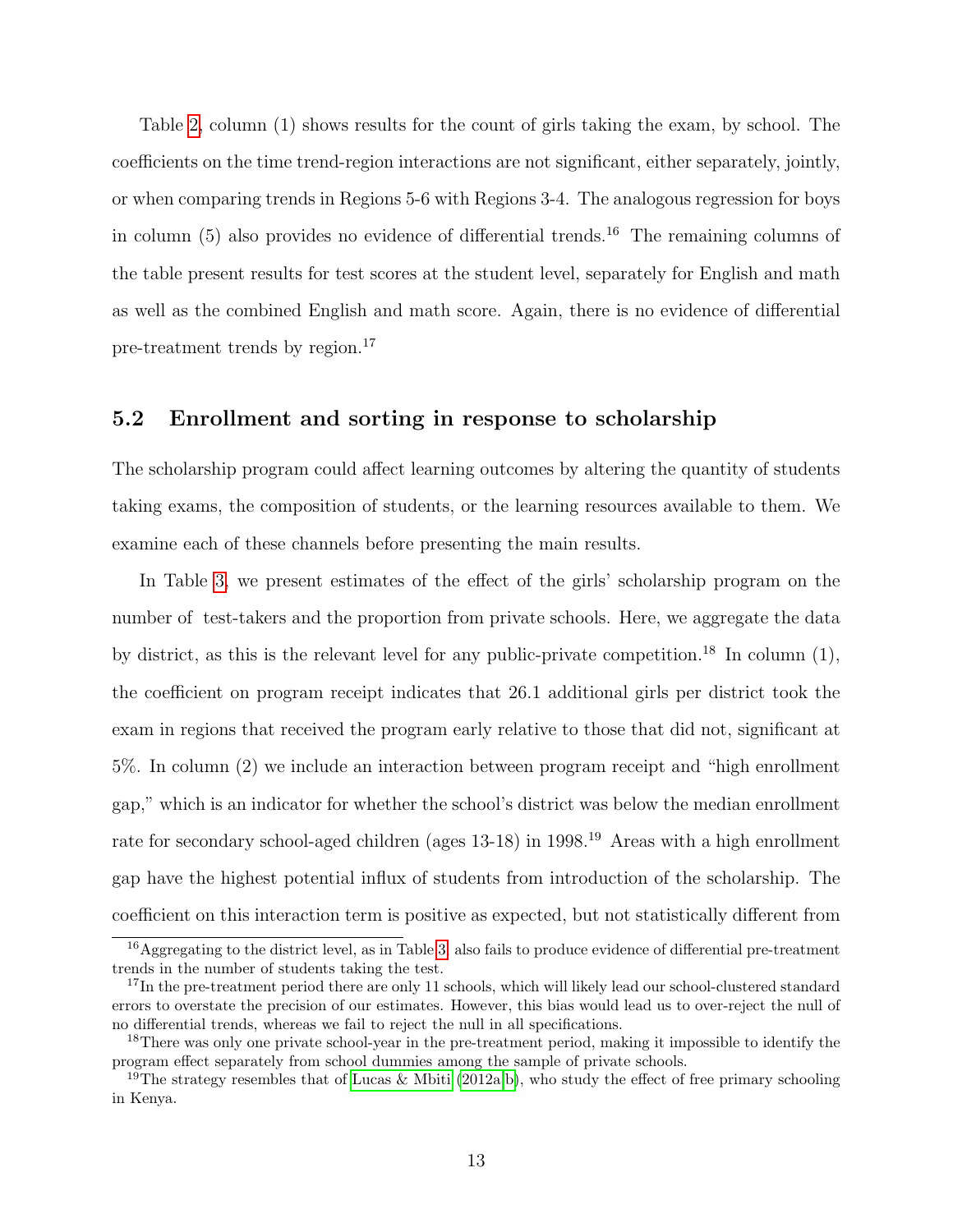zero.

Columns (3)-(4) of Table [3](#page-29-0) repeat the exercise with private schools' share of female testtakers in the district as the outcome. The scholarship led to a 21.1 percentage point increase in this share, significant at 10%. However, the interaction term in column (4) reverses this effect in high enrollment gap districts. In fact, these districts saw a reduction in the private school share of 8 percentage points. The results are consistent with flight to private schools due to space limitations or perceived lower quality of public schools in response to the scholarship. In high enrollment gap districts, however, students are more likely to lack the means or opportunity to exit to private schools.

Columns (5)-(8) examine the same outcomes for boys, with largely similar results. Effect sizes are large, with increases in the quantity of test-takers exceeding 50% of the mean for both girls and boys. Increases in the number of boys taking the exam are somewhat surprising, given that the program targeted girls. Yet because boys constitute the majority enrolled in the high school grades (see Figure [3\)](#page-37-0), they are therefore likely to be more prevalent at the test-taking margin, making possible relatively large spillover effects from the program.<sup>20</sup> Columns (9)-(10) find no significant effects of the program on the proportion of test-takers who are female, though the coefficients are positive. Overall the program appears to have increased the number of students taking the exam and to have hastened the growth of private schools.

Given these increases in the number of test-takers and their shift to private schools, we are also interested in whether the characteristics of test takers changed. Table [A1](#page-33-0) compares test takers in public and private schools.<sup>21</sup> Compared to private school students, students in public schools earn higher scores, particularly in English (0.16 standard deviations for girls

<sup>&</sup>lt;sup>20</sup>Other programs that targeted girls for reduced schooling costs have also shown increases in male enrollment (Kim [et al.](#page-25-6), [1999a;](#page-25-6) [Begum](#page-24-9) et al., [2012\)](#page-24-9), which the authors explain as a spillover to male siblings. Our data do not allow us to distinguish siblings among test takers or enrolled in other grades, however.

 $^{21}$ Due to the lack of pre-treatment observations for private schools (just one private school-year in the pre-treatment period), we cannot use the regression specification in [\(1\)](#page-9-0) to compare public and private school students. Instead, Table [A1](#page-33-0) limits the sample to post-treatment observations and checks for differences in means.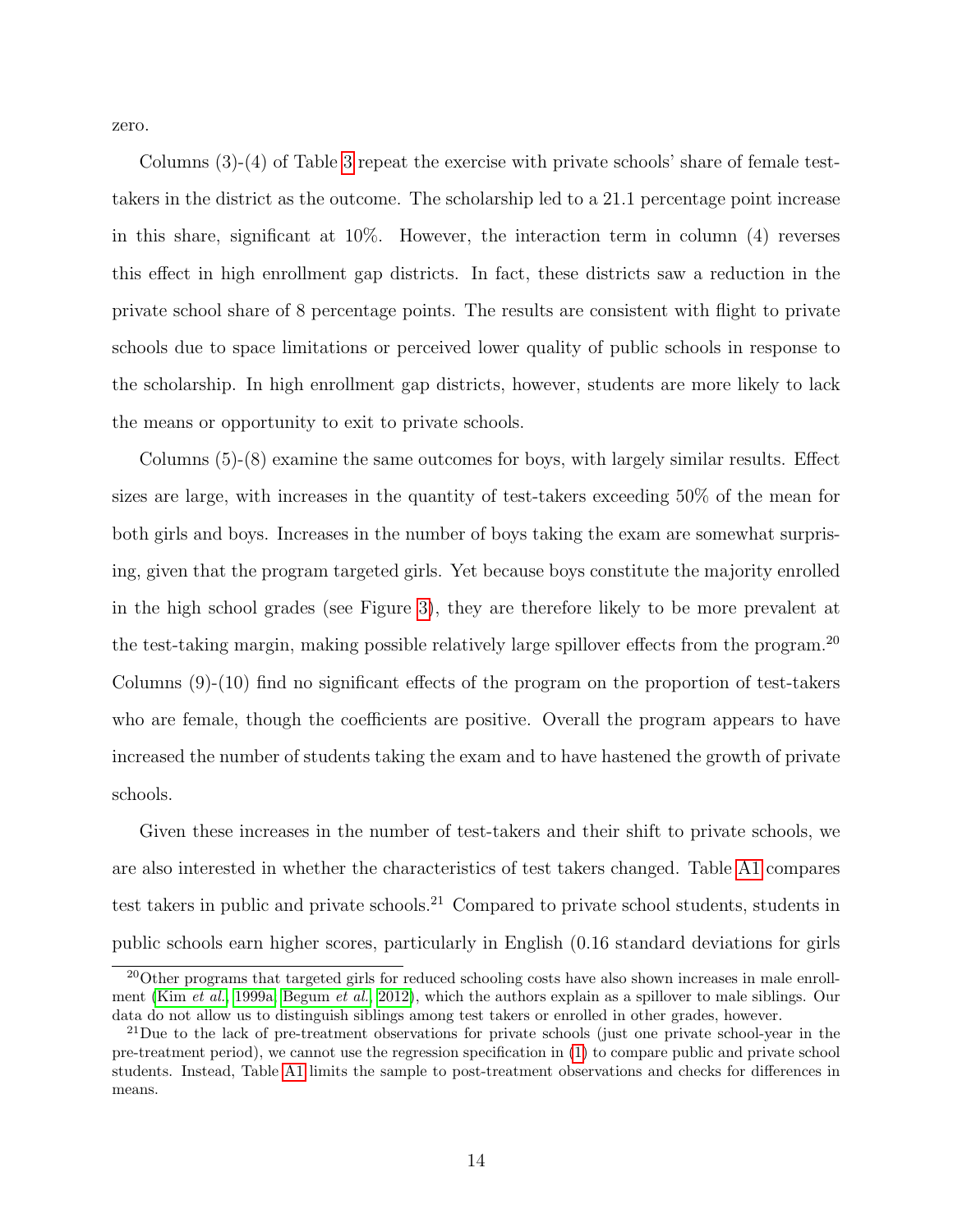and 0.22 for boys). Although we cannot determine whether these patterns reflect pre-existing differences between these students or higher quality of instruction in public schools, public school students are also younger and (for boys) less likely to be absent from the exam,  $2^2$ suggesting that weaker students sort into private schools.

Table [A2](#page-34-0) explores whether the scholarship program changed the composition of test takers within public schools. We check if test takers are older or more likely to be absent in response to the scholarship, either of which would be evidence of negative selection.<sup>23</sup> In columns (1) and (5), we find that students in scholarship areas are no more likely to be over 20 years old, an age threshold that roughly marks whether the student takes the exam "on time" based on typical school progression. However, columns (2) and (6) show that the program increased the prevalence of students older than 20 in high enrollment gap areas compared to low, by 4 percentage points for girls and 5 percentage points for boys. These results suggest that the scholarship retained some older students, or induced those whose studies were interrupted to return to school, in areas with lower secondary enrollment prior to the program. In column (3), we find that girls were 3 percentage points less likely to be absent from the exam due to the scholarship, though this effect is reversed in high enrollment gap districts, with the same coefficient pattern for boys. The pattern is consistent with the scholarship increasing students' perceived readiness for the exam overall, but with the marginal student in high enrollment gap areas less prepared to take the exam.<sup>24</sup>

Another way in which the scholarship program could change the composition of testtakers is if students migrate, or otherwise switch schools, in order to take advantage of the program. Although Gambian household surveys lack data on residential migration that

<sup>&</sup>lt;sup>22</sup>Here, absence refers to students who registered for the exam but do not have a score on either the math or English subject test, both of which are required. Including enrolled students in Grade 12 who did not register for the exam could make absence rates even higher.

<sup>&</sup>lt;sup>23</sup>Other than test scores, exam records report only a student's gender and date of birth, preventing us from examining other changes in student composition.

<sup>&</sup>lt;sup>24</sup>The implications of these patterns of absences on estimates of test performance in response to the scholarship are ambiguous. If students are absent because they are likely to fail the exam, then lower absence rates could lead to higher average ability among remaining test takers. On the other hand, fewer absences could reflect an influx of marginal test takers who were less concerned about performance, leading to lower quality among test takers.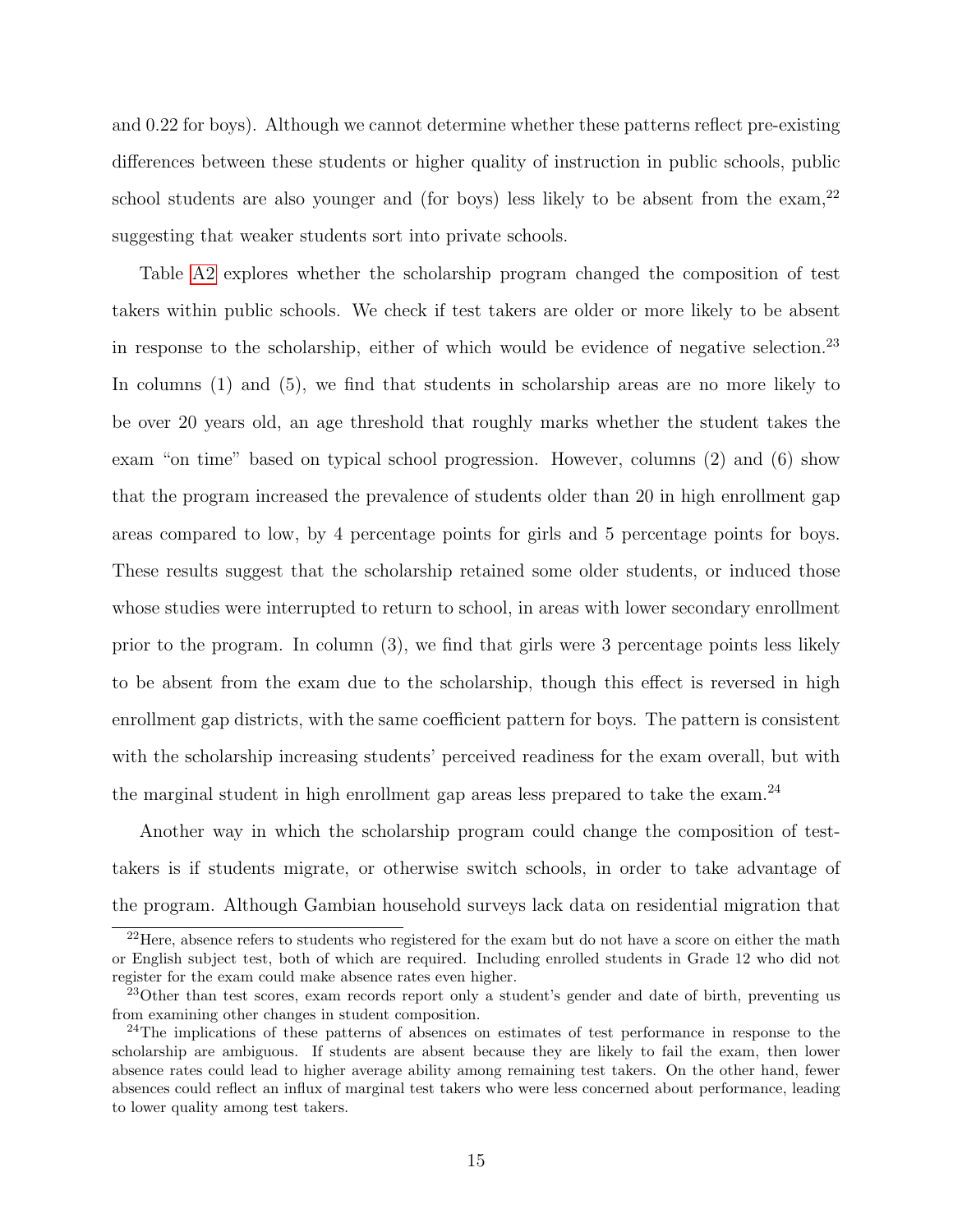would allow us to test directly, we think that such a response is unlikely, because the monetary and psychic costs of migration should exceed the scholarship's value of less than US\$50 annually. Switching schools without changing residence is also unlikely given the sparse geographic distribution of schools, particularly in Regions 3-6, as shown in Figure [A1.](#page-38-0) If such switching occurs, it would most likely be at schools close to the border between an eligible and ineligible region. To test this possibility, we repeated the analysis of Table [3,](#page-29-0) but included an interaction effect between program receipt and whether the district was located on the border of a regional grouping with different program rollout dates (i.e., the borders between Regions 1/2, Regions 2/4, or Regions 3-4/5). If students switched schools to benefit from the program, then these border districts should see a differential change in enrollment. None of the interaction terms are significant, suggesting that such switching was not a common response (results not shown for brevity but available upon request).

In addition to changes in the number and composition of students, changes in enrollment can also be accompanied by changes in school quality. Table [A3](#page-35-0) explores this possibility for high schools (grades 10-12), using pupil-teacher ratio and female teacher percentage as school quality measures.<sup>25</sup> Increases in pupil-teacher ratio would indicate if the influx of test-takers due to the program strained teaching capacity, while changes in female teacher proportion would reveal whether the program's focus on female students also influenced the gender composition of teachers. In the first two columns, we find no evidence of significant changes in the pupil-teacher ratio in response to the scholarship program. In column (4), we find that the percentage of female teachers in high enrollment gap districts fell 6 percentage points more than in low-gap districts in response to the program, significant at 10%. This decline is notable given the male dominance in the teaching profession in The Gambia (the mean female teacher percentage in our data is 8%). These effects on student composition and school quality will be useful to bear in mind when interpreting results.

<sup>25</sup>Data on school quality from the Ministry of Education is limited. We had also hoped to look at whether the proportion of certified teachers changed in response to the scholarship, but data on teacher certification is recorded only for a subset of years, leaving only 5 pre-treatment observations in the school panel.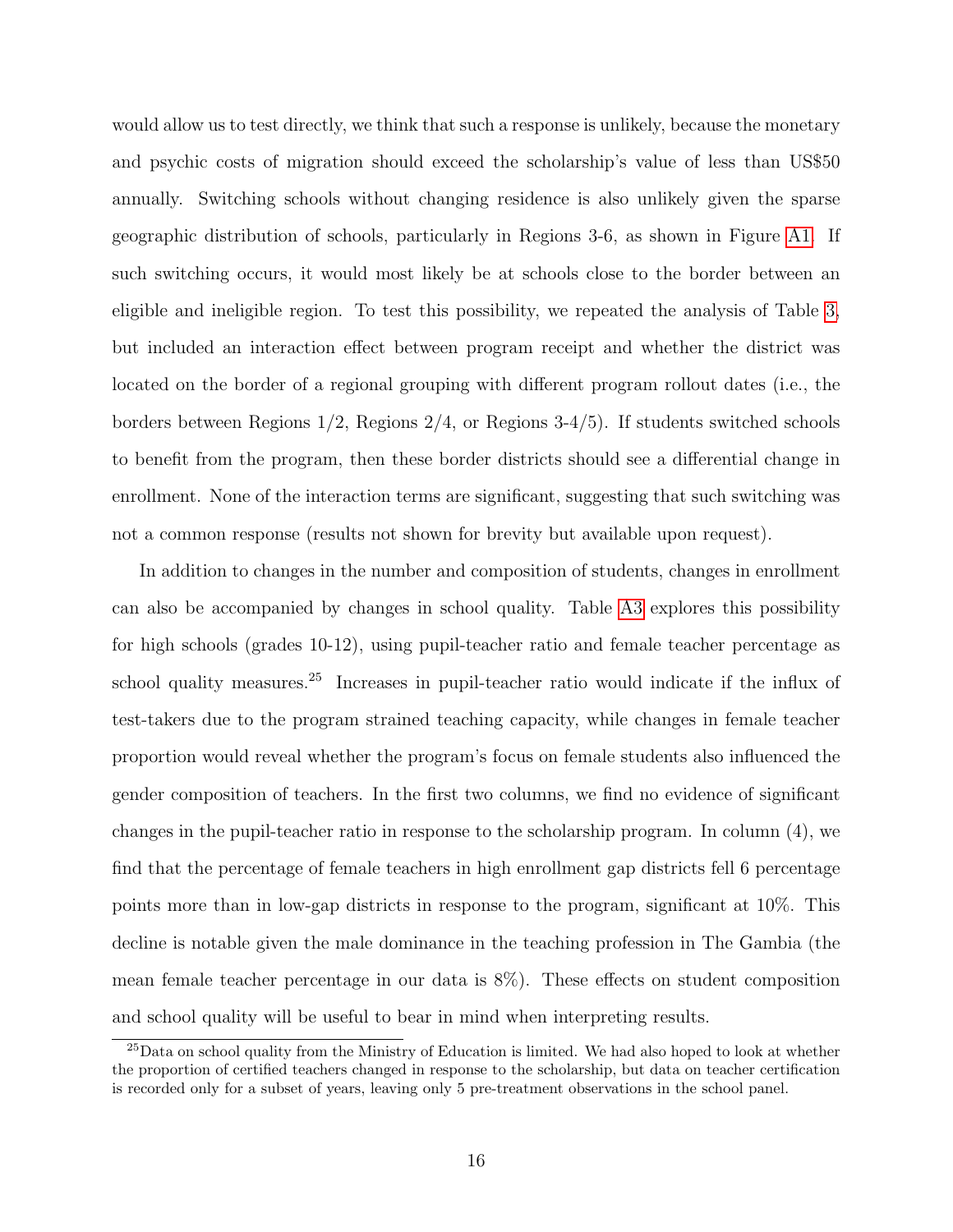#### 5.3 Student learning

Table [4,](#page-30-0) Panel (A) presents results from the main difference-in-difference regression [\(1\)](#page-9-0). The program increased English scores and combined English and math scores for girls and boys. In English, the effect sizes are .19 standard deviations for girls and .15 for boys, with the estimate for boys more precise  $(5\%$  versus  $10\%)$ . Combined English and math scores increased by .09 standard deviations for girls and .11 for boys, with the estimates for boys again more precise.Panel (B) shows that additional years of program exposure had no significant effects on test scores for either girls or boys. The effect on boys' learning outcomes may reflect peer effects via gender composition consistent with [Hoxby](#page-25-11) [\(2000\)](#page-25-11), who found that in classrooms with more girls there are significant math test score gains for boys.<sup>26</sup> These results point to a modest gain on test scores. Moreover, failure to find statistically significant negative effects of the policy on learning outcomes is notable, given the student enrollment and composition effects found earlier.

Even if there were no learning effects on female students, comparing changes in their outcomes to male students could still be instructive. The triple-difference specification of regression  $(2)$  makes this comparison, with results in Table [5.](#page-31-0) Panel  $(A)$ , columns  $(1)-(3)$ show no difference in program effects between female and male students in the full sample. Limiting the sample to schools in high enrollment gap districts in columns (4)-(6) reveals that girls in these districts perform .06 standard deviations better in math than boys as a result of the program, with the difference significant at 1%. No such differential effects are present in low enrollment gap districts (columns 7-9). It is not clear, however, whether the effect in high enrollment gap districts occurred because girls induced to take the test via scholarship receipt are more able than boys, or if the scholarship program re-oriented school resources and pedagogy in a way that benefitted girls more.

Table [5,](#page-31-0) Panel (B) repeats the exercise using years of program exposure as the treatment

<sup>&</sup>lt;sup>26</sup>We look for evidence of this channel by interacting the treatment with the percentage of female testtakers at the school. This interaction term is positive for boys in English and combined English and math scores, though not precisely estimated. Results not shown but available upon request.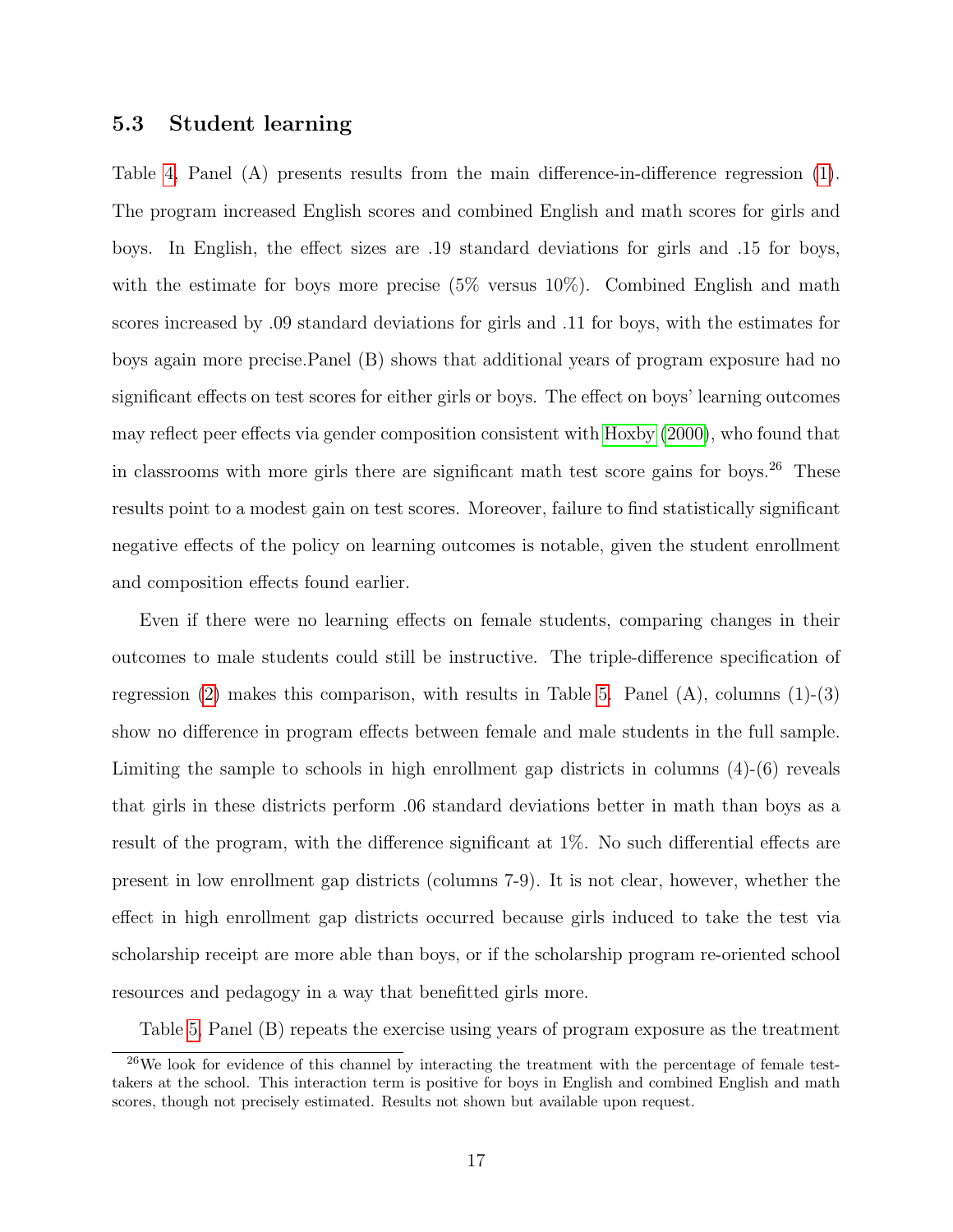variable. For each additional year of program exposure, girls performed .006 standard deviations worse than boys in English. Although this difference is statistically significant at the 5% level, it is small, because even a girl exposed to the program from grade 7 would be expected to perform only  $.006 \times 6 = .036$  standard deviations worse in English than a boy. A similar negative effect also appears for girls in high enrollment gap districts, but it is also small.

#### 5.4 Treatment effect heterogeneity

As discussed earlier, the effect of the girls' scholarship program on student learning is theoretically ambiguous. Fee elimination could free students from the need to engage in incomegenerating activity or reduce stress, thereby improving performance. On the other hand, an influx of new students could lower the quality of the average student or place strain on school resources and harm the learning environment. We would expect these latter effects to be more likely in places with lower existing resources among schools or households. We explore this possibility by testing whether the program's effect differs according to pre-treatment characteristics. To some extent we have already done this through interactions or splitting the sample by district enrollment gap in Tables [3](#page-29-0) and [5,](#page-31-0) but we expand our inquiry here.

We augment the difference-in-differences specification of equations [\(1\)](#page-9-0) and [\(3\)](#page-10-1) to include interactions with pre-treatment district characteristics. These characteristics, all taken from the 1998 Integrated Household Survey, are: an indicator for having a high enrollment gap, defined as being below the median enrollment rate among secondary school-aged (13-18) youth; an indicator for being at or above the median rural population percentage; and an indicator for being at or above the median level of a household asset index.<sup>27</sup> Table [6](#page-32-0) shows results for combined English and math scores.<sup>28</sup> In columns (1) and (4), we find no

<sup>&</sup>lt;sup>27</sup>The asset index is the first principal component of the following assets: bicycle, car, refrigerator, motorcycle, sewing iron, television, radio, VCR.

<sup>&</sup>lt;sup>28</sup>Sample sizes drop relative to Tables [4](#page-30-0) and [5](#page-31-0) because not all districts are represented in the 1998 household survey. Because the survey is nationally representative, however, the dropped observations are missing at random, which will make our results less precise but still unbiased.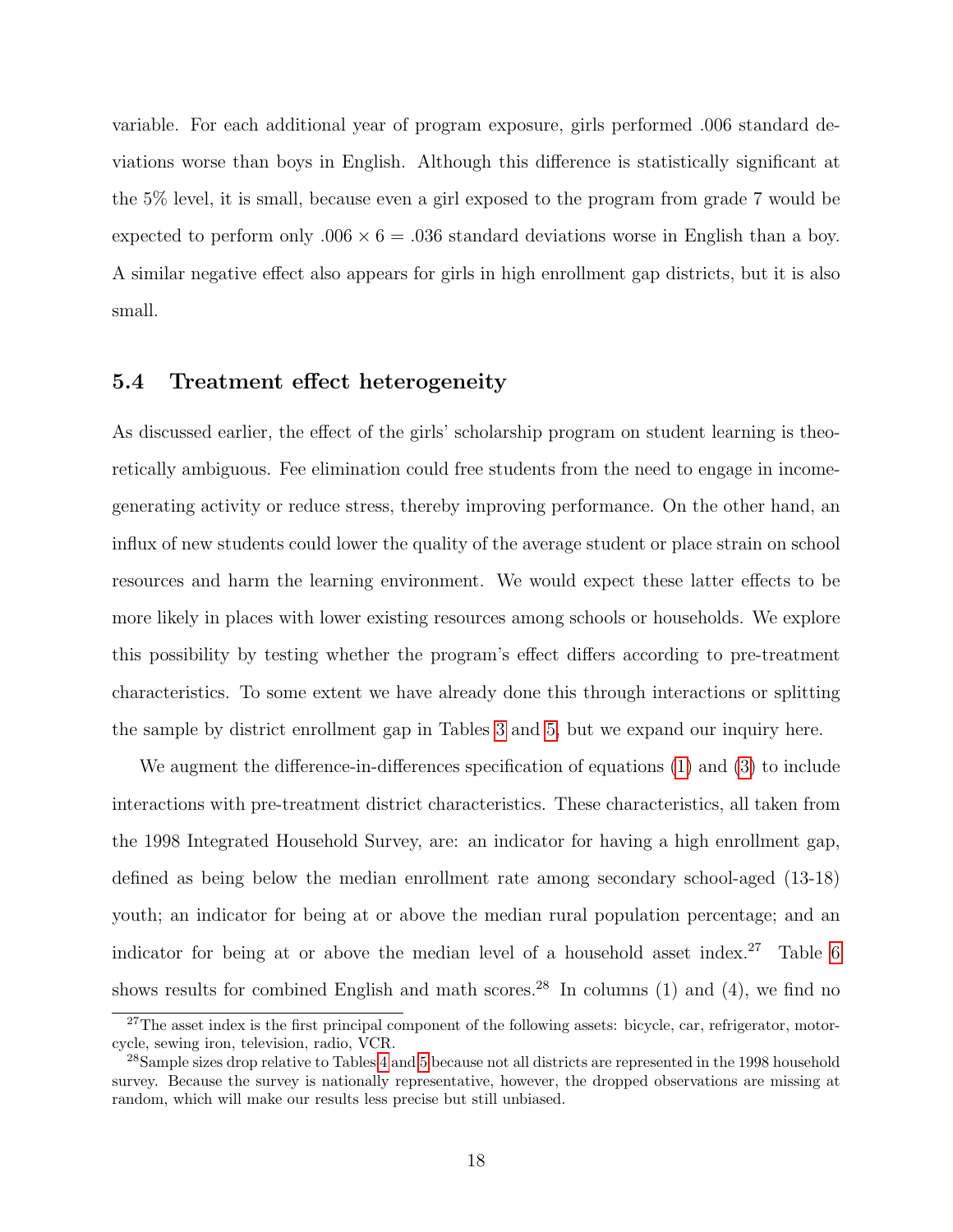differences in program impact between high- and low-enrollment gap districts, regardless of whether the treatment is considered binary or continuous. In column  $(2)$ , we find that girls in districts with rural population percentage at or above the pre-treatment median perform .225 standard deviations worse on math and English, or .04 standard deviations per year of program exposure, significant at 1%. Results for boys in column (5) are similar. The magnitude of the coefficients for the binary treatment in Panel (A) are large enough to make the program effect negative in the most rural districts.

In column (6), girls in districts with a household asset index at or above the median perform .027 standard deviations better with each additional year of program exposure, though the effect for boys is not statistically significant. These results present some evidence, albeit limited, that students in better-off districts gained most from the program. This result is not surprising, as those are the districts where the program may have worked more on the intensive margin rather than the extensive margin. That is, in better-off districts, students would be more likely to attend school even in the absence of the program, allowing scholarship receipt to ease finance-related stresses on academic performance. In worse-off districts, the scholarship is more likely to retain students who otherwise would have dropped out, or induce enrollment among less academically prepared students previously out of school.<sup>29</sup>

#### 5.5 Robustness checks

Table [A4](#page-35-1) presents a series of robustness checks of the main results using alternative definitions of the estimation sample. Panel (A) shows combined English and math results for girls, while Panel (B) presents results for boys. In column (1), we restrict the sample to Regions 3-6, given the potentially confounding factors—including private schools and a supplementary scholarship program—in Region 2. Point estimates are larger than those in Table [4](#page-30-0) for

<sup>&</sup>lt;sup>29</sup>We also look for evidence that the effects of the policy differ by school characteristics by interacting the treatment with the percentage of test-takers who are female, the female teacher percentage, the pupil-teacher ratio, and the lagged average z-score, all measured at the school-year level. Main effects for each of these measures are also included. Of these interactions, only the female teacher percentage is precisely estimated, with a negative coefficient. Given the low proportions of female teachers and students noted earlier, this may reflect broader obstacles faced by females in Gambian secondary schools.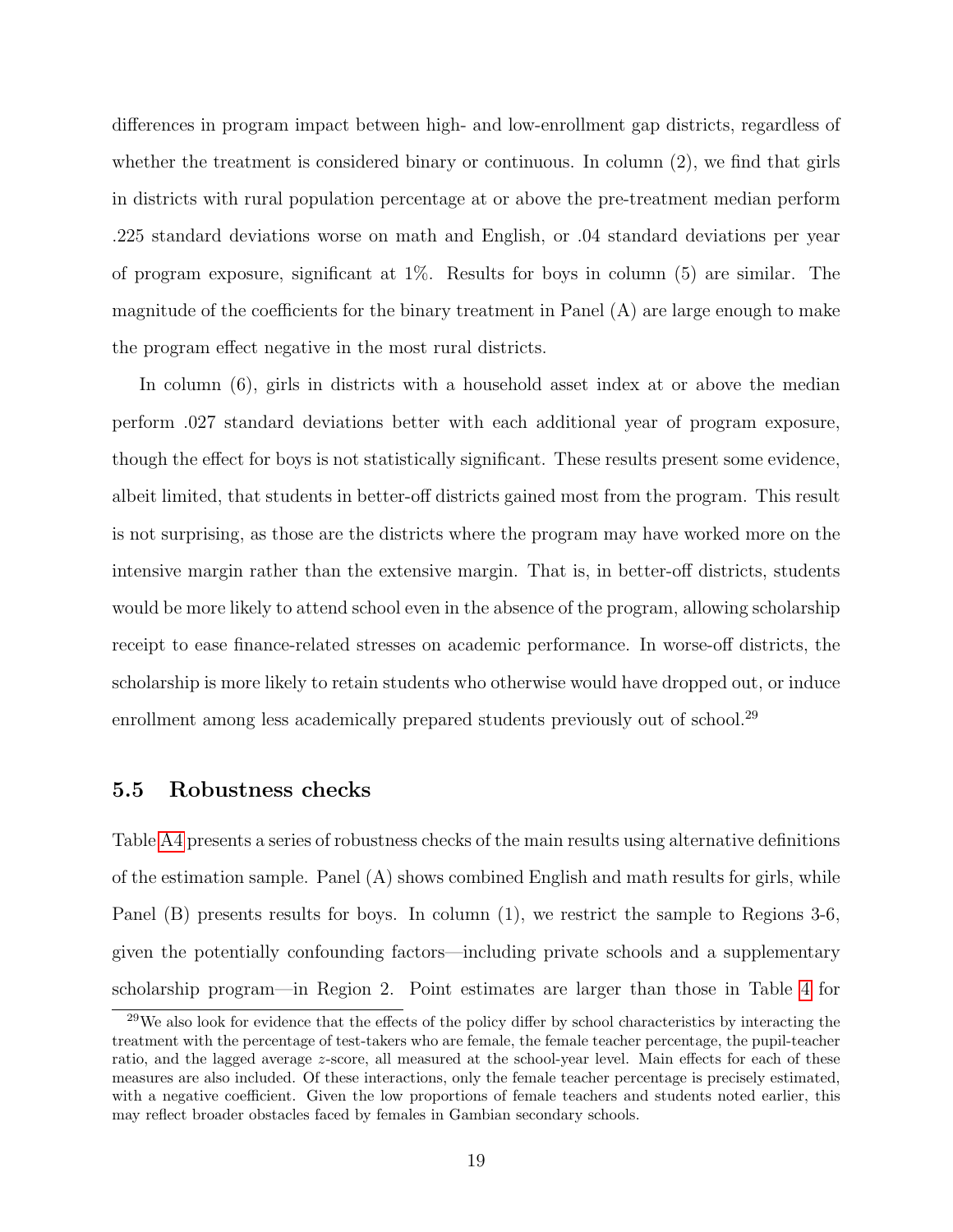both girls and boys, but not statistically significant, possibly due to the smaller sample size. Column (2) pools all regions, including Region 1, which never received the program. Again, point estimates are positive but not significant.

Column (3) restricts the sample to Regions 2-6, but includes students in private schools. These regressions continue to define treatment at the regional level, so that female private school students in treated regions are considered program recipients even though they must pay school fees, in order to mitigate confounding variation due to non-random sorting into private schools. Point estimates decrease in magnitude compared to Table [4,](#page-30-0) consistent with the likely negative selection into private schools documented in Table [A1,](#page-33-0) but remain positive.

Column (4) includes all regions and private schools, with positive but insignificant coefficients. Column (5) limits to the sample to "on-time" students (younger than 20), with estimates close to zero. This latter result is notable in showing that the positive effects of the policy found elsewhere are not driven by younger students, who are most likely to have enrolled in school regardless of the scholarship.

Overall, the positive point estimates in Table [A4](#page-35-1) are consistent with earlier findings of learning gains from the program, albeit with a loss in precision relative to our preferred specification. Failure to find any significantly negative effects of the policy for any gender or estimation sample is notable, given the potential channels through which the policy could reduce average test scores.

## 6 Conclusion

This paper evaluated the effect of the Gambian girls' scholarship program on the quantity, composition, and achievement of secondary school students. Our approach relied on difference-in-differences estimation, comparing regions that received the program early to those that received it late. We demonstrated the validity of this identification strategy by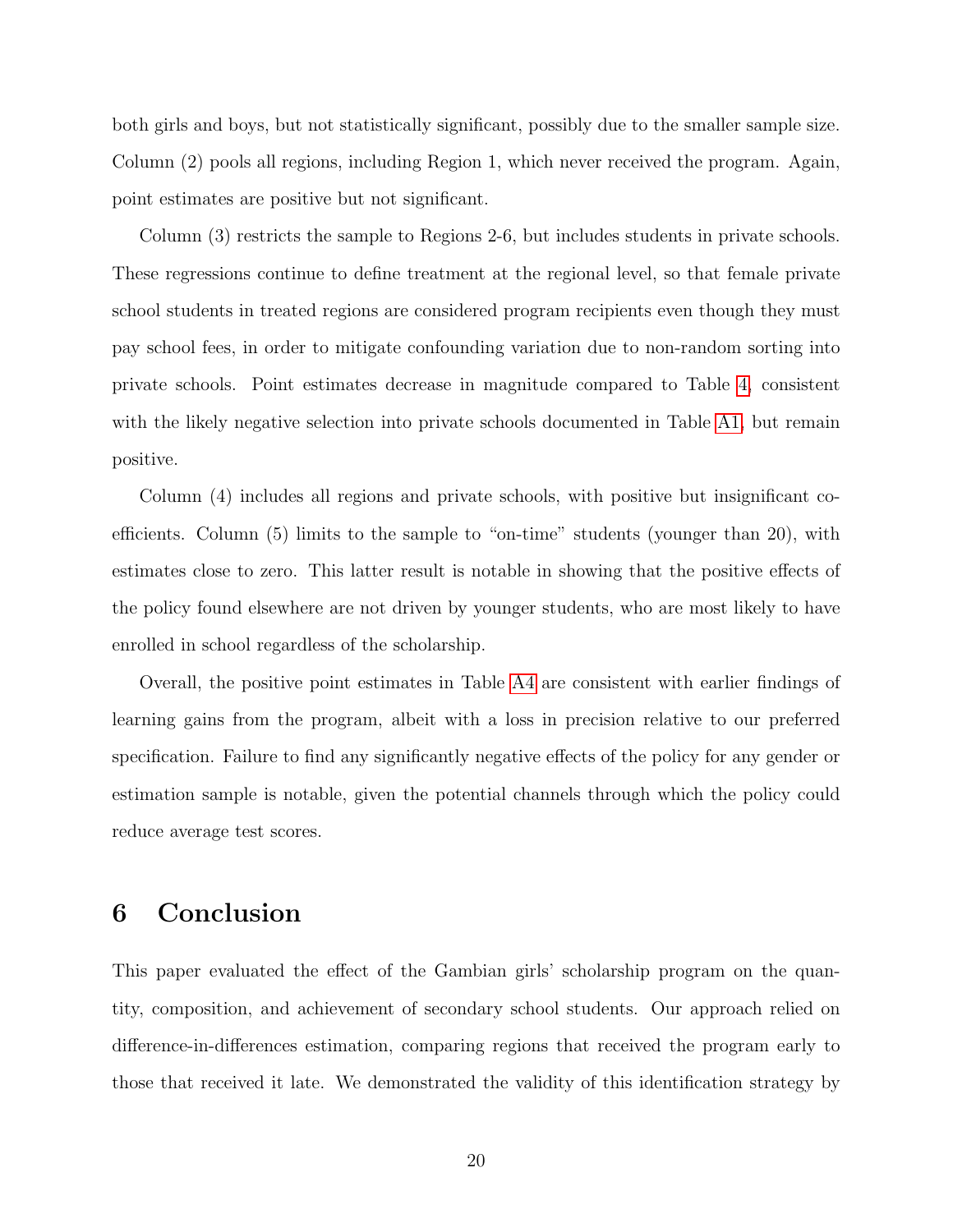verifying that outcome trends were similar across regions prior to treatment. We found that the number of students taking the high school exit exam increased due to the girls' scholarship program, consistent with the presence of financial constraints on enrollment in secondary school. These results confirm those of [Gajigo](#page-24-2) [\(2012\)](#page-24-2), who found increased enrollment among girls aged 13-18, and extend them in two important ways. First, because our results are based on the number of students sitting the Grade 12 exit exam, they demonstrate that the effects of the scholarship program persisted throughout secondary school, rather than being limited to earlier grades. Second, we find increases in test-taking for both girls and boys.

We also find changes in the composition of students in response to the scholarship. The scholarship increased the share of students in private schools, but only in districts with a low secondary enrollment gap, where students are less likely to be constrained by transport costs or lack of choice. Students were also more likely to be older than 20 and absent from the exam in response to the policy in high enrollment gap districts, consistent with negative selection. We find no changes in school resources in response to the scholarship, though data limitations prevent us from ruling out this channel entirely.

In our preferred specification, we find that test scores increased in response to the scholarship, with combined English and math scores rising by .09 standard deviations for girls and .11 standard deviations for boys. These gains were concentrated in English (.19 s.d. for girls, .15 s.d. for boys). No alternative specification yielded a negative and statistically significant effect, which is striking, given that the marginal student induced to enroll due to the scholarship program is likely to be of lower ability than average.

Analyzing the heterogeneity of these results, we find that average test scores in more rural districts decline in response to the policy, consistent with a tradeoff between access and learning. Yet such a tradeoff does not hold in other results where we would also expect to find it. For instance, we do not find reductions in average scores in districts with lower initial secondary enrollment, in which the influx of new students was greatest; nor among girls compared to boys, despite the program's targeting of girls for increased access to schooling.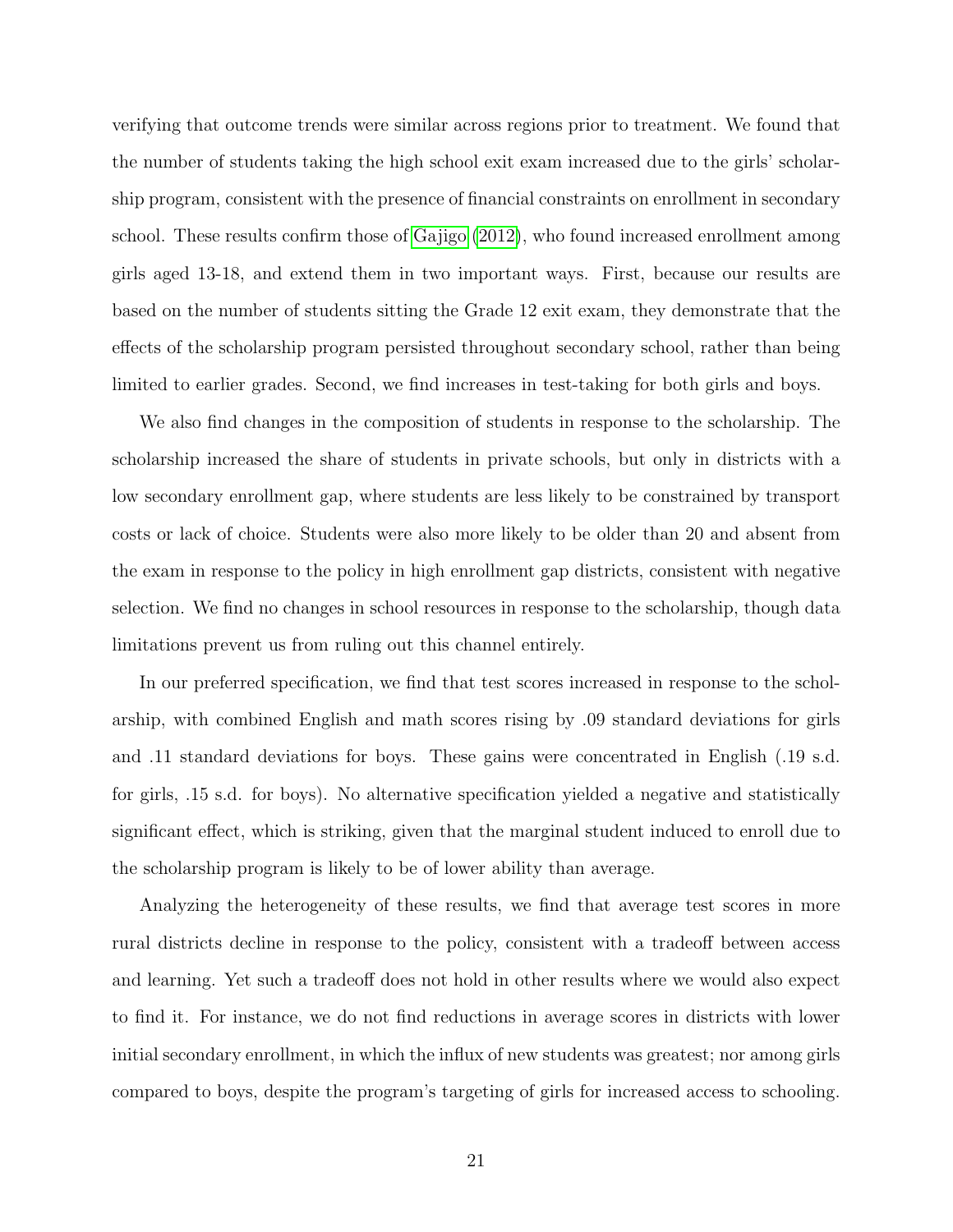Our interpretation is that any negative selection induced by fee elimination was not sufficient to reduce learning on average. In The Gambia, completing high school is rare, particularly for girls. Taking the high school exit exam is a considerable accomplishment in this context, and those who remain enrolled long enough to do so were likely among the stronger students in earlier grades. Among the set of students in all grades who benefitted from the scholarship program, those who remained in school long enough to sit the exam are more likely to be positively selected, relative to both scholarship beneficiaries and the average student.

More broadly, our results suggest that improving access to secondary education in countries where enrollment is low need not come at the expense of student learning. As developing countries increasingly turn their attention to secondary school, finding policies to promote both opportunity and achievement should sit high on the agenda.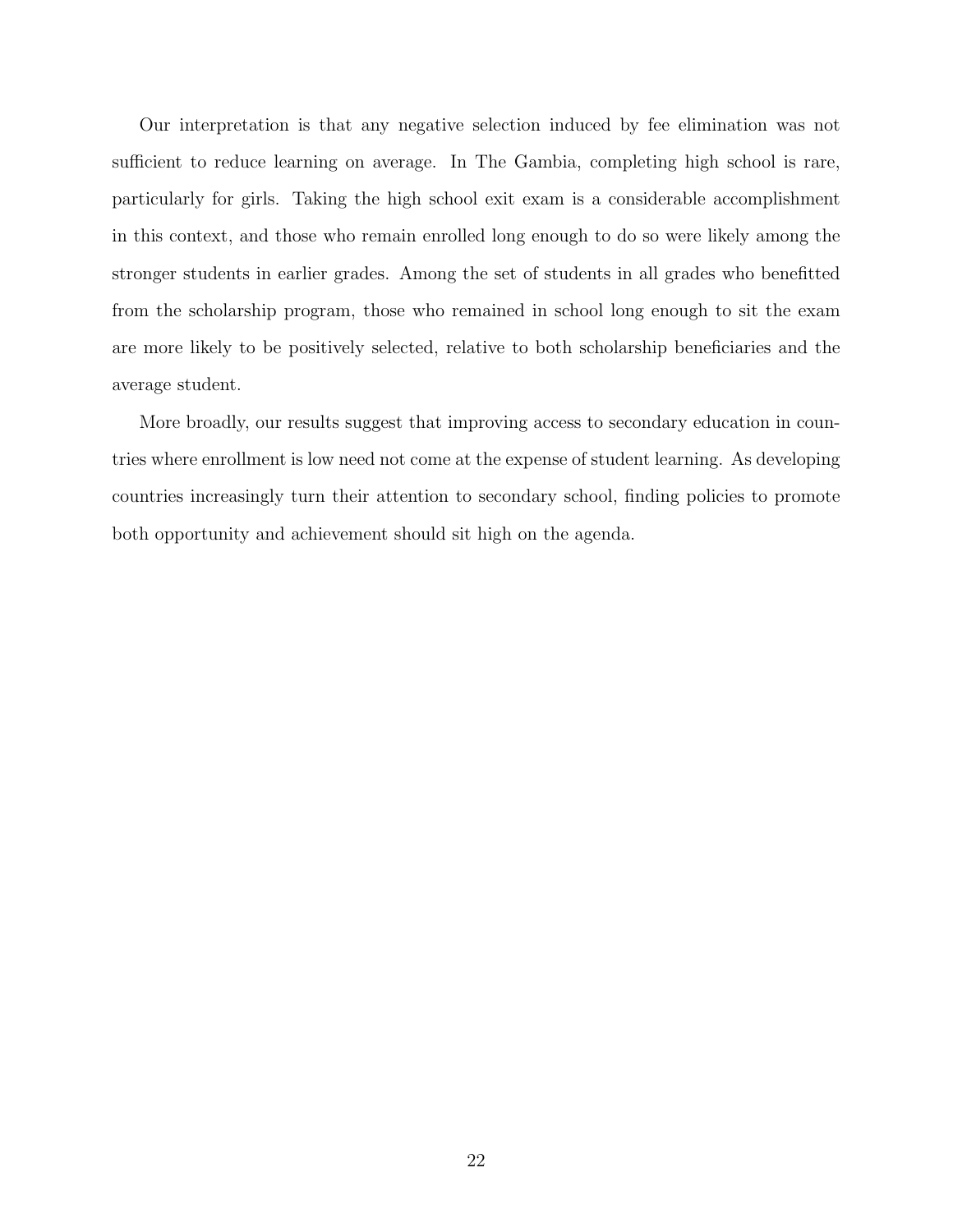## References

- <span id="page-24-8"></span>Baird, Sarah, McIntosh, Craig, & Ozler, Berk. 2011. Cash or Condition? Evidence from a Cash Transfer Experiment. Quarterly Journal of Economics, 126(4), 1709–1753.
- <span id="page-24-5"></span>Banerjee, Abhijit V., Glewwe, Paul, Powers, Shawn, & Wasserman, Melanie. 2013. Expanding Access and Increasing Student Learning in Post-Primary Education in Developing Countries: A Review of the Evidence. Apr.
- <span id="page-24-9"></span>Begum, Lutfunnahar, Islam, Asadul, & Smyth, Russell. 2012. Girls' education, stipend programs and the effects on younger siblings' education. IZA Working Paper.
- <span id="page-24-0"></span>Blimpo, Moussa. 2014. Team Incentives for Education in Developing Countries: A Randomized Field Experiment in Benin. American Economic Journal: Applied Economics,  $6(4)$ , 90–109.
- <span id="page-24-1"></span>Blimpo, Moussa P., Evans, David K., & Lahire, Nathalie. 2011. School-Based Management and Educational Outcomes: Lessons from a Randomized Field Experiment. Working Paper.
- <span id="page-24-3"></span>Burde, Dana, & Linden, Leigh L. 2013. Bringing Education to Afghan Girls: A Randomized Controlled Trial of Village-Based Schools. American Economic Journal: Applied Economics, 5(3), 2740.
- <span id="page-24-6"></span>Chaudhury, Nazmul, & Parajuli, Dilip. 2010. Conditional Cash Transfers and Female Schooling: The Impact of the Female School Stipend Programme on Public School Enrolments in Punjab, Pakistan. Applied Economics, 42(28-30), 3565–3583.
- <span id="page-24-10"></span>Daly, Angela, Mbenga, Basiru, & Camara, Alpha. 2014. Barriers to participation and retention: engaging and returning out of school children in the Gambia. Education 3-13, June, 1–16.
- <span id="page-24-4"></span>Duflo, Esther, Dupas, Pascaline, & Kremer, Michael. 2009. Returns to Secondary Schooling in Ghana. URL: http://www.povertyactionlab.org/evaluation/returns-secondary-schoolingghana.
- <span id="page-24-7"></span>Filmer, Deon, & Schady, Norbert. 2008. Getting Girls into School: Evidence from a Scholarship Program in Cambodia. Economic Development and Cultural Change, 56(3), 581–617.
- <span id="page-24-2"></span>Gajigo, Ousman. 2012. Closing the Education Gender Gap: Estimating the Impact of Girls Scholarship Program in The Gambia.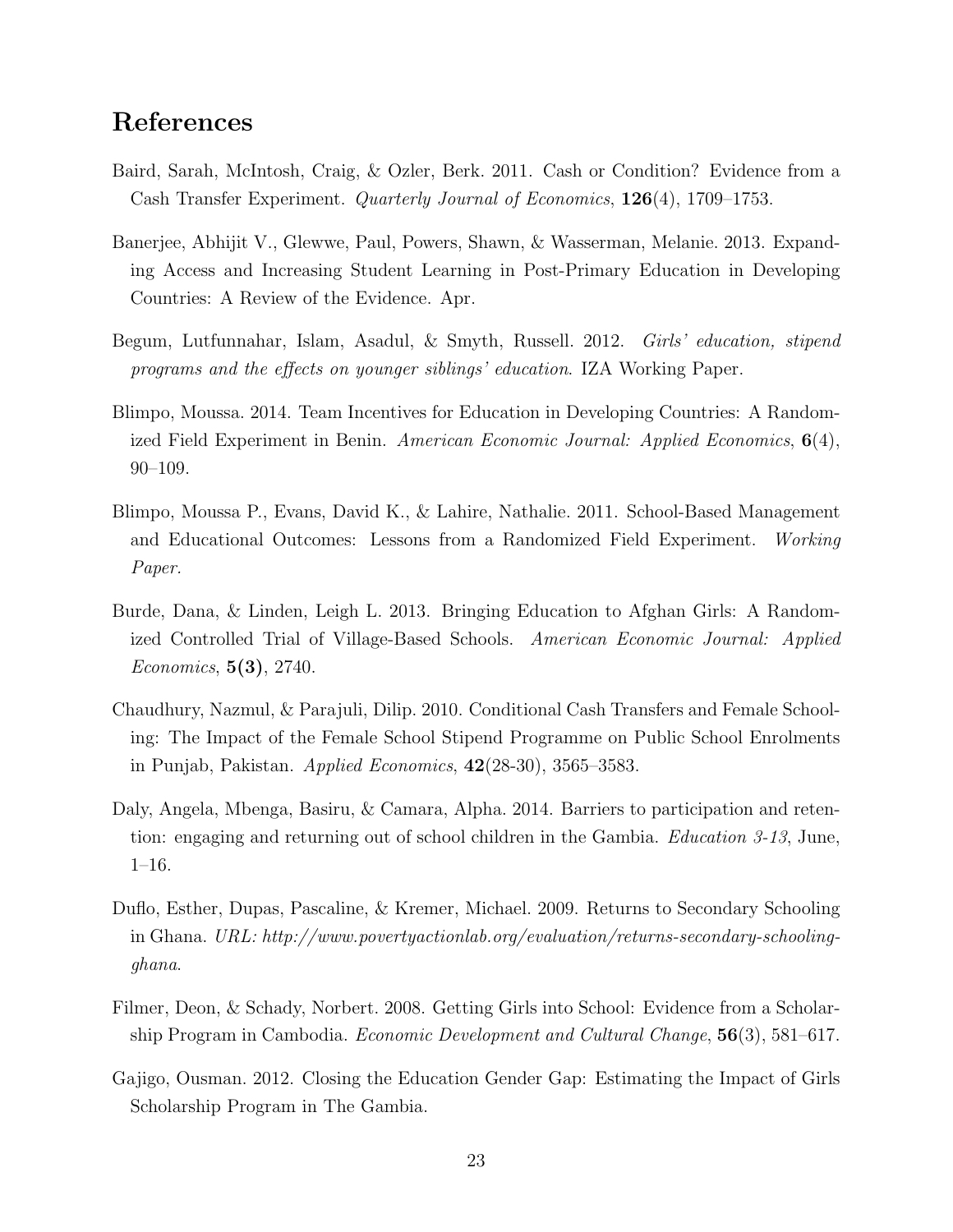- <span id="page-25-9"></span>Gambia Ministry of Basic and Secondary Education. 2004. Sources of Funds for the Girls Scholarship Program. Tech. rept.
- <span id="page-25-11"></span>Hoxby, Caroline. 2000. Peer Effects in Classrooms: Learning from Gender and Race Variation. NBER Working paper 7867.
- <span id="page-25-3"></span>Kazianga, Harounan, Levy, Dan, Linden, Leigh L., & Sloan, Matt. 2013. The Effects of 'Girl-Friendly' Schools: Evidence from the BRIGHT School Construction Program in Burkina Faso. American Economic Journal: Applied Economics, 5(3), 41–62.
- <span id="page-25-6"></span>Kim, Jooseop, Alderman, Harold, & Orazem, Peter F. 1999a. Can Private School Subsidies Increase Enrollment for the Poor? The Quetta Urban Fellowship Program. World Bank Economic Review, 13(3), 443–465.
- <span id="page-25-7"></span>Kim, Jooseop, Alderman, Harold, & Orazem, Peter F. 1999b. Evaluation of the Balochistan Rural Girls' Fellowship Program-Will rural families pay to send girls to school?
- <span id="page-25-8"></span>Kremer, Michael, Miguel, Edward, & Thornton, Rebecca. 2009. INCENTIVES TO LEARN. The Review of Economics and Statistics, 91(3), 437–456.
- <span id="page-25-1"></span>Krishnaratne, Shari, White, Howard, & Carpenter, Ella. 2013. Quality education for all children? What works in education in developing countries. 3ie Working Paper Number 20.
- <span id="page-25-4"></span>Lucas, Adrienne M., & Mbiti, Isaac M. 2012a. Access, Sorting, and Achievement: The Short-Run Effects of Free Primary Education in Kenya. American Economic Journal: Applied Economics, 4(4), 226–253.
- <span id="page-25-10"></span>Lucas, Adrienne M., & Mbiti, Isaac M. 2012b. Does Free Primary Education Narrow Gender Differences in Schooling? Evidence from Kenya. *Journal of African Economies*, 21(5), 691–722.
- <span id="page-25-5"></span>Muralidharan, Karthik, & Prakash, Nishith. 2013. Cycling to School: Increasing Secondary School Enrollment for Girls in India. Working Paper 19305.
- <span id="page-25-2"></span>Murnane, Richard J., & Ganimian, Alejandro J. 2014 (July). Improving Educational Outcomes in Developing Countries: Lessons from Rigorous Evaluations. Working Paper 20284. National Bureau of Economic Research.
- <span id="page-25-0"></span>Petrosino, Anthony, Morgan, Claire, Fronius, Trevor A., Tanner-Smith, Emily E., & Boruch, Robert F. 2012. Interventions in Developing Nations for Improving Primary and Secondary. Campbell Systematic Reviews, 19.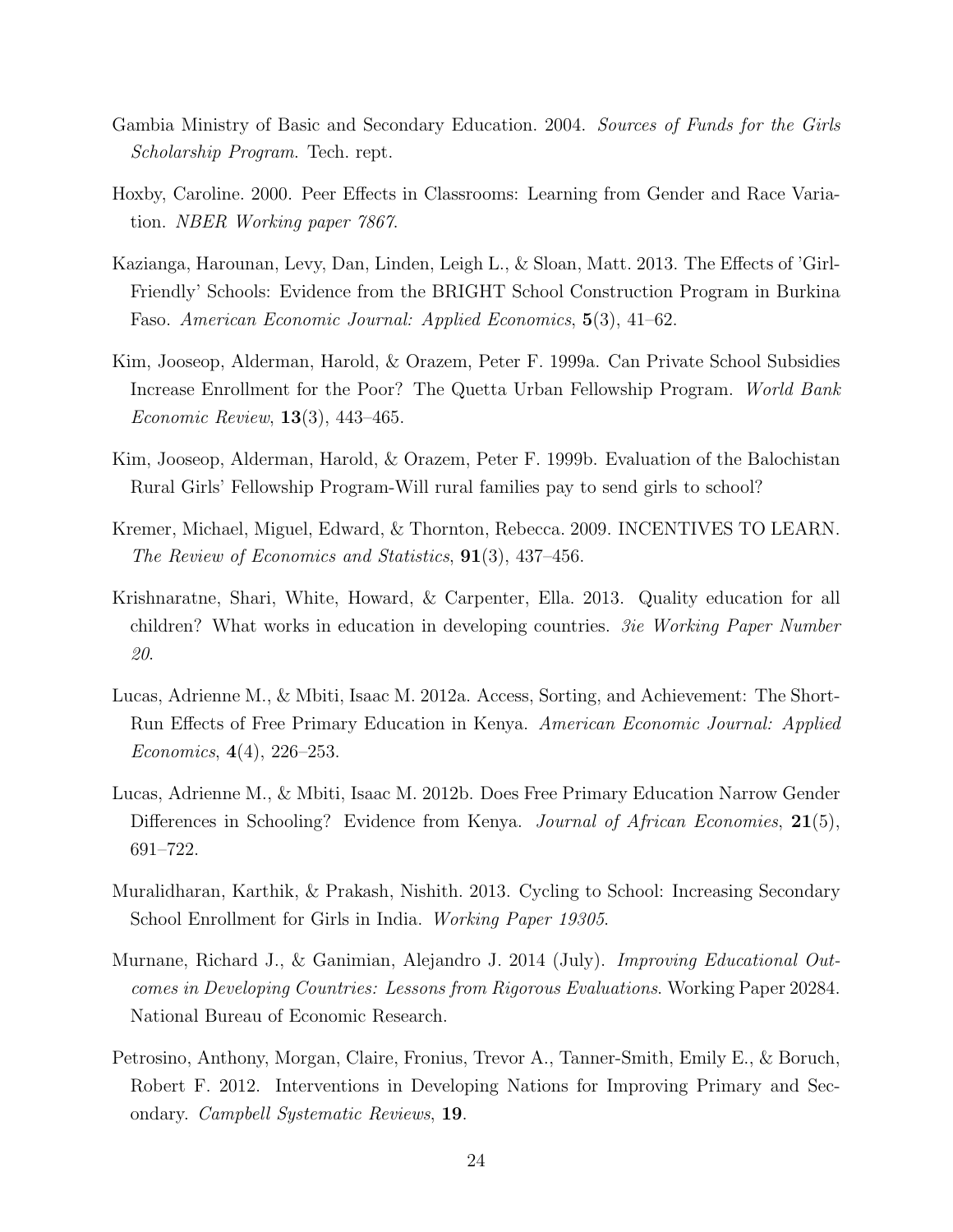- <span id="page-26-2"></span>Pritchett, Lant. 2013. The Rebirth of Education: Schooling Ain't Learning. Washington, D.C: Center for Global Development.
- <span id="page-26-0"></span>Pugatch, Todd, & Schroeder, Elizabeth. 2014a. Incentives for teacher relocation: Evidence from the Gambian hardship allowance. Economics of Education Review, 41(Aug.), 120– 136.
- <span id="page-26-1"></span>Pugatch, Todd, & Schroeder, Elizabeth. 2014b (Nov.). Teacher Pay and Student Performance: Evidence from the Gambian Hardship Allowance. IZA Discussion Paper 8621. Institute for the Study of Labor (IZA).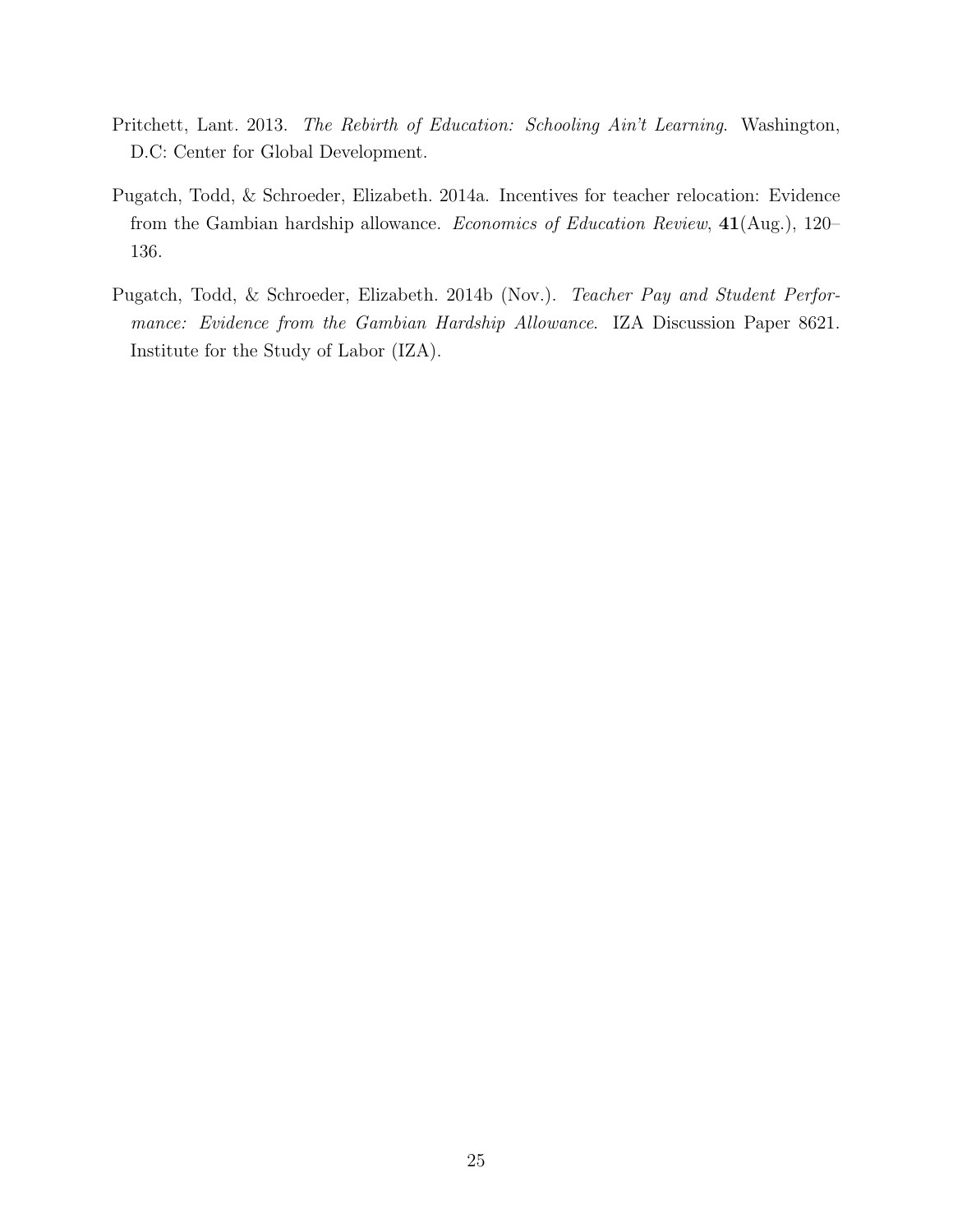# <span id="page-27-0"></span>Tables

|                   | 1998    | 2005    | 2012    |
|-------------------|---------|---------|---------|
| male              |         |         |         |
| test takers       | 749     | 1,161   | 1,404   |
| English           | $-0.27$ | $-0.20$ | $-0.08$ |
| math              | $-0.06$ | $-0.14$ | $-0.13$ |
| combined          | $-0.21$ | $-0.20$ | $-0.12$ |
| female            |         |         |         |
| test takers       | 210     | 624     | 846     |
| English           | $-0.52$ | $-0.34$ | $-0.27$ |
| math              | $-0.23$ | $-0.21$ | $-0.25$ |
| combined          | $-0.46$ | $-0.32$ | $-0.30$ |
| female proportion | 0.22    | 0.35    | 0.38    |
|                   |         |         |         |

Table 1: Summary statistics

Sample is public schools in Regions 2-6. Z-scores based on universe of students taking exam in that year, including private schools and Region 1.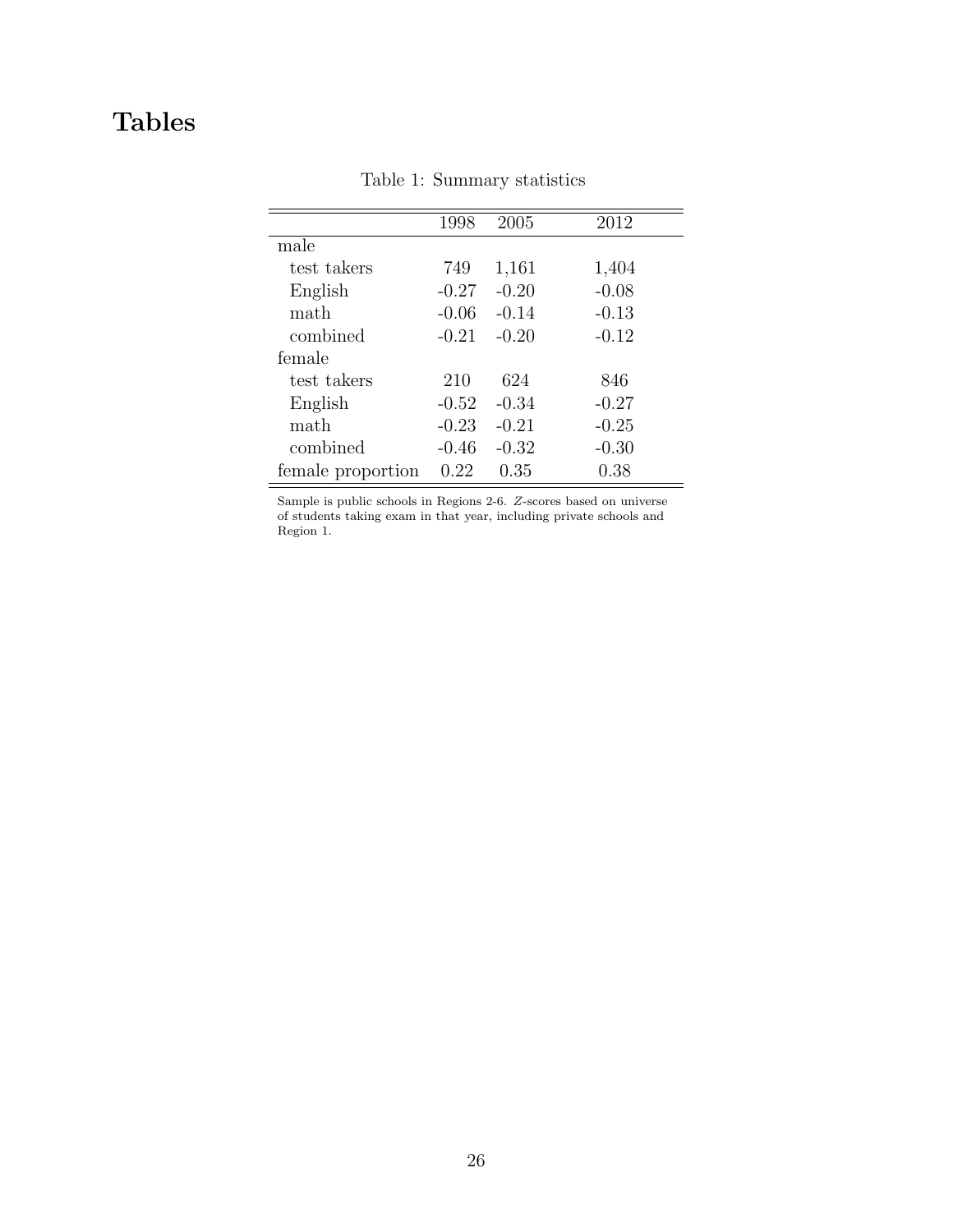|                                                                                                                                                                                   |                                                                                                          |                                                                                                                                 | sirls                                                                                                                       |           |                                                                                                                                                                                |                                                                                                                                                                                                                  | sóoc                                                                                                                              |                                                                                                                                              |
|-----------------------------------------------------------------------------------------------------------------------------------------------------------------------------------|----------------------------------------------------------------------------------------------------------|---------------------------------------------------------------------------------------------------------------------------------|-----------------------------------------------------------------------------------------------------------------------------|-----------|--------------------------------------------------------------------------------------------------------------------------------------------------------------------------------|------------------------------------------------------------------------------------------------------------------------------------------------------------------------------------------------------------------|-----------------------------------------------------------------------------------------------------------------------------------|----------------------------------------------------------------------------------------------------------------------------------------------|
|                                                                                                                                                                                   | $\mbox{count}$                                                                                           |                                                                                                                                 | $\operatorname{match}$                                                                                                      | combined  | $\mathop{\rm count}\nolimits$                                                                                                                                                  | English                                                                                                                                                                                                          |                                                                                                                                   | combined                                                                                                                                     |
|                                                                                                                                                                                   |                                                                                                          | English<br>$\frac{(2)}{2}$                                                                                                      | $\tag{3}$                                                                                                                   | $\tag{4}$ |                                                                                                                                                                                | $\begin{pmatrix} 6 \end{pmatrix}$                                                                                                                                                                                | $\begin{array}{c} \text{math} \\ \text{(7)} \end{array}$                                                                          | $\begin{pmatrix} 8 \end{pmatrix}$                                                                                                            |
| time (years prior to treatment)                                                                                                                                                   |                                                                                                          |                                                                                                                                 |                                                                                                                             |           |                                                                                                                                                                                |                                                                                                                                                                                                                  |                                                                                                                                   | $-0.006$                                                                                                                                     |
|                                                                                                                                                                                   |                                                                                                          |                                                                                                                                 |                                                                                                                             |           |                                                                                                                                                                                |                                                                                                                                                                                                                  |                                                                                                                                   |                                                                                                                                              |
| $time*1(region=3,4)$                                                                                                                                                              |                                                                                                          |                                                                                                                                 |                                                                                                                             |           |                                                                                                                                                                                |                                                                                                                                                                                                                  |                                                                                                                                   |                                                                                                                                              |
|                                                                                                                                                                                   |                                                                                                          |                                                                                                                                 |                                                                                                                             |           |                                                                                                                                                                                |                                                                                                                                                                                                                  |                                                                                                                                   |                                                                                                                                              |
| $time*1(region=5,6)$                                                                                                                                                              |                                                                                                          |                                                                                                                                 |                                                                                                                             |           |                                                                                                                                                                                |                                                                                                                                                                                                                  |                                                                                                                                   |                                                                                                                                              |
|                                                                                                                                                                                   | $\begin{array}{c c} c & c & d & d \\ \hline c & d & d & d \\ \hline c & d & d & d \\ \hline \end{array}$ | $\begin{array}{r l} 0.02 \\ (0.031) \\ -0.01 \\ (0.112) \\ (0.113) \\ (0.113) \\ (0.113) \\ 0.3 \\ 0.87 \\ 0.62 \\ \end{array}$ | $\begin{array}{r l} -0.013 \\ -0.051) \\ 0.003 \\ 0.0060 \\ 0.026 \\ -0.026 \\ 0.33 \\ 0.33 \\ 0.88 \\ 0.62 \\ \end{array}$ |           | $\frac{(5)}{(4.3)}$<br>$\frac{(3.3)}{(4.3)}$<br>$\frac{(14.5)}{(4.4)}$<br>$\frac{(14.5)}{(4.5)}$<br>$\frac{(14.5)}{(4.5)}$<br>$\frac{(14.5)}{(4.5)}$<br>$\frac{(14.5)}{(4.5)}$ | $\begin{array}{r rrrr} \hline 1.021 & 0.021 & 0.038 \\ (0.038) & 0.034 & 0.066 \\ (0.066) & 0.067 & 0.077 & 0.047 \\ (0.130) & 0.27 & 0.47 & 0.47 \\ 0.130 & 0.04 & 0.047 & 0.047 & 0.047 \\ \hline \end{array}$ | $\begin{array}{r l} -0.007 \\ -0.013) \\ 0.03 \\ 0.038) \\ -0.017 \\ 0.081) \\ 0.038 \\ -0.017 \\ 0.3 \\ 0.3 \\ 0.43 \end{array}$ | $\begin{array}{c} (0.015) \\ 0.043 \\ (0.035) \\ (0.106) \\ (0.106) \\ \hline 3,738 \\ 0.37 \\ 0.44 \\ 0.17 \\ \end{array}$                  |
| Observations                                                                                                                                                                      |                                                                                                          |                                                                                                                                 |                                                                                                                             |           |                                                                                                                                                                                |                                                                                                                                                                                                                  |                                                                                                                                   |                                                                                                                                              |
| R-squared                                                                                                                                                                         |                                                                                                          |                                                                                                                                 |                                                                                                                             |           |                                                                                                                                                                                |                                                                                                                                                                                                                  |                                                                                                                                   |                                                                                                                                              |
| p-value on all region-specific trends                                                                                                                                             |                                                                                                          |                                                                                                                                 |                                                                                                                             |           |                                                                                                                                                                                |                                                                                                                                                                                                                  |                                                                                                                                   |                                                                                                                                              |
| $p$ -value on Region 5-6 v. Region 3-4                                                                                                                                            | 0.58                                                                                                     |                                                                                                                                 |                                                                                                                             |           |                                                                                                                                                                                |                                                                                                                                                                                                                  |                                                                                                                                   |                                                                                                                                              |
| Mean outcome                                                                                                                                                                      | 35.5                                                                                                     | 0.28                                                                                                                            | $0.19\,$                                                                                                                    |           |                                                                                                                                                                                |                                                                                                                                                                                                                  | 0.09                                                                                                                              |                                                                                                                                              |
| include school and year fixed effects. Regressions for test score outcomes include age, age squared, school and year fixed effects<br>"Count" is number of test-takers, by school |                                                                                                          |                                                                                                                                 |                                                                                                                             |           |                                                                                                                                                                                |                                                                                                                                                                                                                  |                                                                                                                                   | 1. Standard errors clustered by school. $*$ significant at $10\%$ , $**$ significant at $5\%$ , $***$ significant at $1\%$ . All regressions |

<span id="page-28-0"></span>Table 2: Pre-treatment trends Table 2: Pre-treatment trends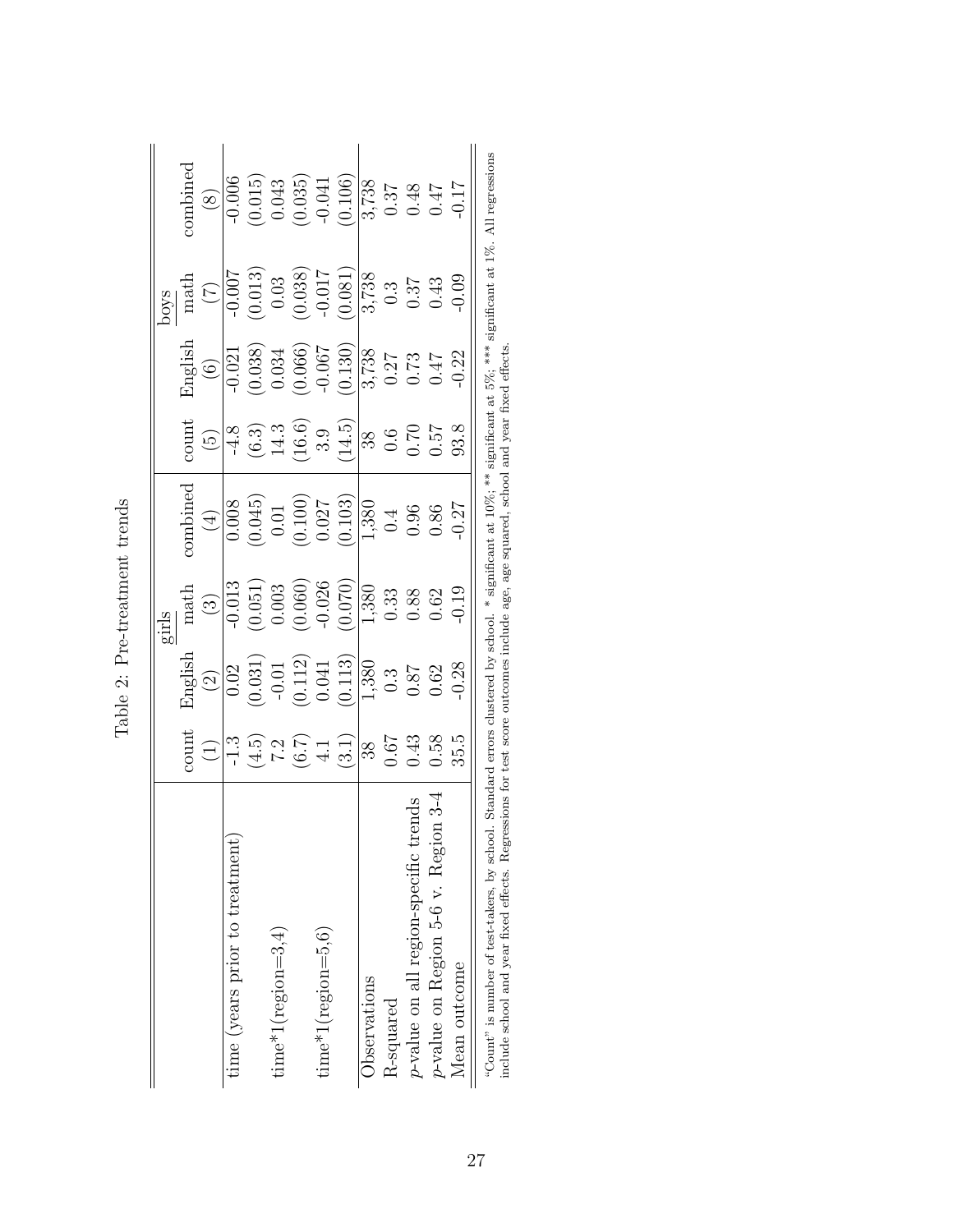|                             |                                   | girls                    |            |                              |                       |                   | s<br>S                             |                         |        | roportion                      |
|-----------------------------|-----------------------------------|--------------------------|------------|------------------------------|-----------------------|-------------------|------------------------------------|-------------------------|--------|--------------------------------|
|                             | <u>test</u>                       | -takers                  |            | private share                | test-takers           |                   |                                    |                         |        | female                         |
|                             | $\begin{pmatrix} 1 \end{pmatrix}$ | $\widehat{\mathfrak{D}}$ | $\odot$    | $\left( \frac{4}{2} \right)$ |                       | $\widehat{\odot}$ | $\frac{\text{private share}}{(7)}$ | $\circledast$           | ම      | (10)                           |
| girls' scholarship program  | 26.1                              | 24.2                     | 0.21       | 0.24                         | 42.6                  | 38.4              | 0.21                               | 0.24                    | 0.03   | 0.03                           |
|                             | $(11.1)$ **                       | $(12.6)$ *               | $(0.11)^*$ | $(0.13)^*$                   | $(21.9)$ <sup>*</sup> | (24.8)            | $(0.07)$ ***                       | $(0.09)$ **<br>$(60.0)$ | (0.03) | $(0.04)$<br>$0.02$<br>$(0.06)$ |
| program*high enrollment gap |                                   |                          |            | $-0.32$                      |                       |                   |                                    |                         |        |                                |
|                             |                                   | $12.1$<br>(20.0)         |            | $(0.18)$ <sup>*</sup>        |                       | $27.8$<br>(25.2)  |                                    | $(0.15)^*$              |        |                                |
| Observations                | 184                               | 184                      | 184        | 184                          | 184                   | 184               | 184                                | 184                     | 184    | 184                            |
| R-squared                   | $\ddot{0}$ .0                     | 0.6                      | 0.84       | $0.85\,$                     | $0.67$<br>78.2        | 0.68              | 0.85                               | $0.86\,$                | 0.64   | 0.64<br>0.34                   |
| Mean outcome                | 40.5                              | 40.5                     | 0.32       | 0.32                         |                       | 78.2              | 0.25                               | 0.25                    |        |                                |

<span id="page-29-0"></span>

| ļ<br>ļ<br>į<br>ı<br>. לא האירות האירות האירות האירו<br>į<br>l<br>ו<br>נו |
|--------------------------------------------------------------------------|
| I<br>l<br>ı<br>)<br> }<br> }<br>l<br>ē<br>Í<br>2<br>į                    |
| 5<br>ť<br>ı<br>$\overline{\mathbf{S}}$<br>ļ<br>I                         |

res∪-takers and proportion tenate reter to public (scuotatsmip-enginite) scuotos only. эащрие в utstrict, paret, 1990-2012. An regressions include utstrict and year inxed<br>effects. Regressions for private share and propor effects. Regressions for private share and proportion female weighted by number of test-takers. Standard errors clustered by district. \* significant at 10%; \*\* significant at 5%; \*\*\* significant at 1%.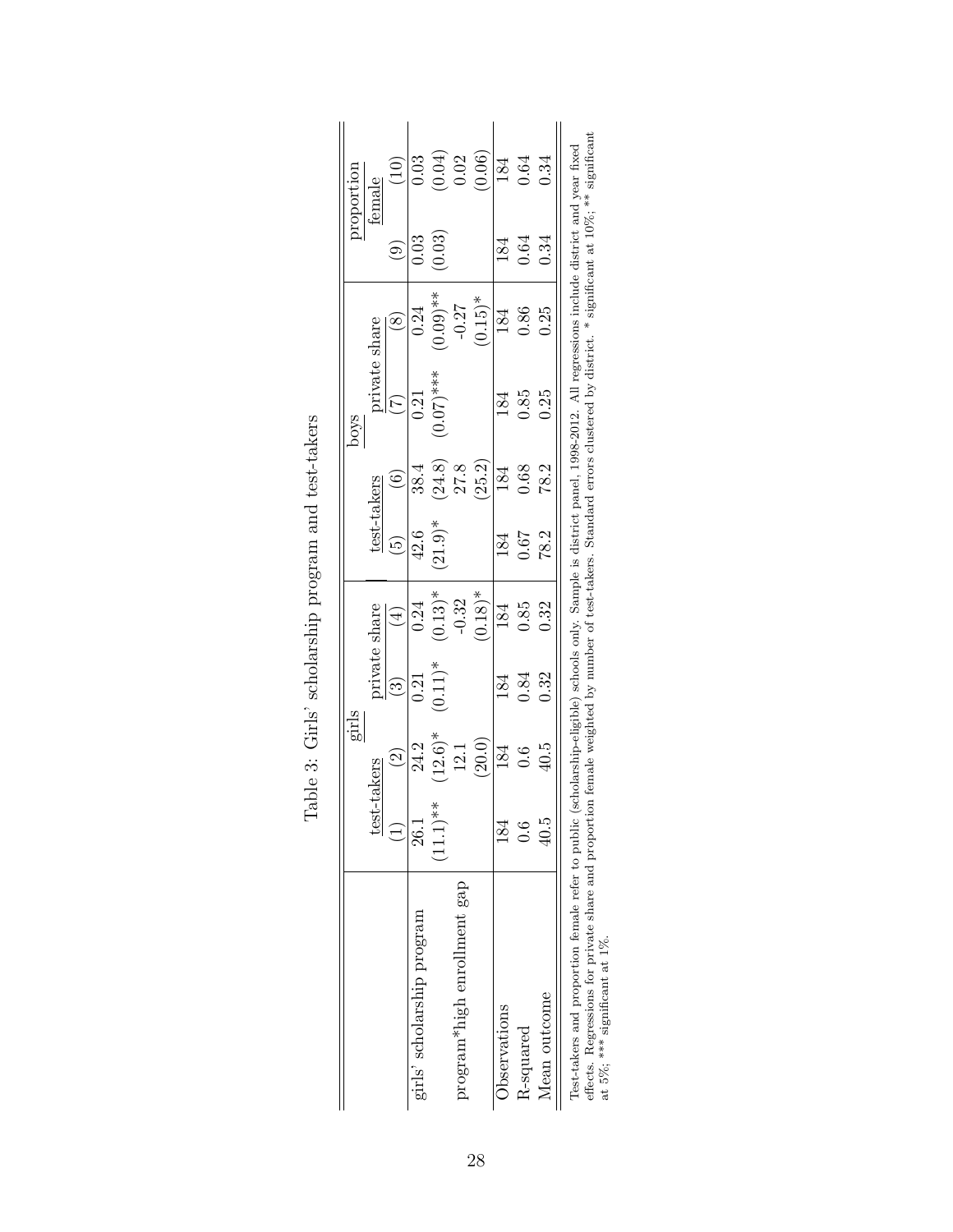|                                              |                                                |                                    |                                                         |                        |                                                | poys   |                                                                                                                        |
|----------------------------------------------|------------------------------------------------|------------------------------------|---------------------------------------------------------|------------------------|------------------------------------------------|--------|------------------------------------------------------------------------------------------------------------------------|
|                                              | English                                        | $\frac{\text{girls}}{\text{math}}$ | combined                                                | English                | math                                           |        | combined                                                                                                               |
|                                              | (1)                                            | (2)                                | $(3)$                                                   | (4)                    | $\widetilde{5}$                                |        | (6)                                                                                                                    |
| Panel A: program receipt                     |                                                |                                    |                                                         |                        |                                                |        |                                                                                                                        |
| girls' scholarship program                   | 0.192                                          | $-0.073$                           | 0.089                                                   | 0.154                  | 0.024                                          |        |                                                                                                                        |
|                                              | $(0.095)^*$<br>0.32                            | $(0.053)$ $0.2$                    | $(0.052)*$<br>0.35                                      | $(0.065)$ **<br>1 0.23 | $\begin{array}{c} (0.093) \\ 0.17 \end{array}$ |        | $(0.113$<br>$(0.052)$ <sup>**</sup><br>$0.27$                                                                          |
| R-squared                                    |                                                |                                    |                                                         |                        |                                                |        |                                                                                                                        |
| Panel B: years exposed to program            |                                                |                                    |                                                         |                        |                                                |        |                                                                                                                        |
| years exposed to program                     | 0.089                                          | $-0.024$                           |                                                         | 0.114                  | 0.026                                          |        | 0.088                                                                                                                  |
|                                              | $\begin{array}{c} (0.054) \\ 0.32 \end{array}$ | $(0.027)$<br>0.2                   | $\begin{array}{c} 0.046 \\ (0.040) \\ 0.35 \end{array}$ | $(0.057)*$<br>0.23     | $\begin{array}{c} 0.045 \\ 0.17 \end{array}$   |        | $\left(0.056\right)$ $0.27$                                                                                            |
| R-squared                                    |                                                |                                    |                                                         |                        |                                                |        |                                                                                                                        |
| Observations                                 |                                                | 7.997                              |                                                         |                        |                                                | 15,811 |                                                                                                                        |
| Standard errors clustered by school. * signi |                                                |                                    |                                                         |                        |                                                |        | ificant at 10%; ** significant at 5%; *** significant at 1%. Includes age, age squared, school and year fixed effects. |

<span id="page-30-0"></span>

| ì<br>くく<br>i                                                                   |
|--------------------------------------------------------------------------------|
| .<br>م م م<br>)<br> <br>                                                       |
| $\frac{1}{2}$<br>֧֧֧֧֦֧֦֧֦֧֦֧֦֧֦֧֦֧֦֧֦֧֦֧֦֧֦֧֦֧֦֧֧֦֧֟֓֕֓֓֓֝֓֓֓֝֓֓֝֓֓֝֓֝֓֜<br>l |
| こうさいさん こうしょうしょうしょう<br>l<br>ĺ                                                   |
| ļ<br>$\frac{1}{1}$<br>i                                                        |
| i<br>$\frac{1}{2}$<br>j<br>֚֚֡                                                 |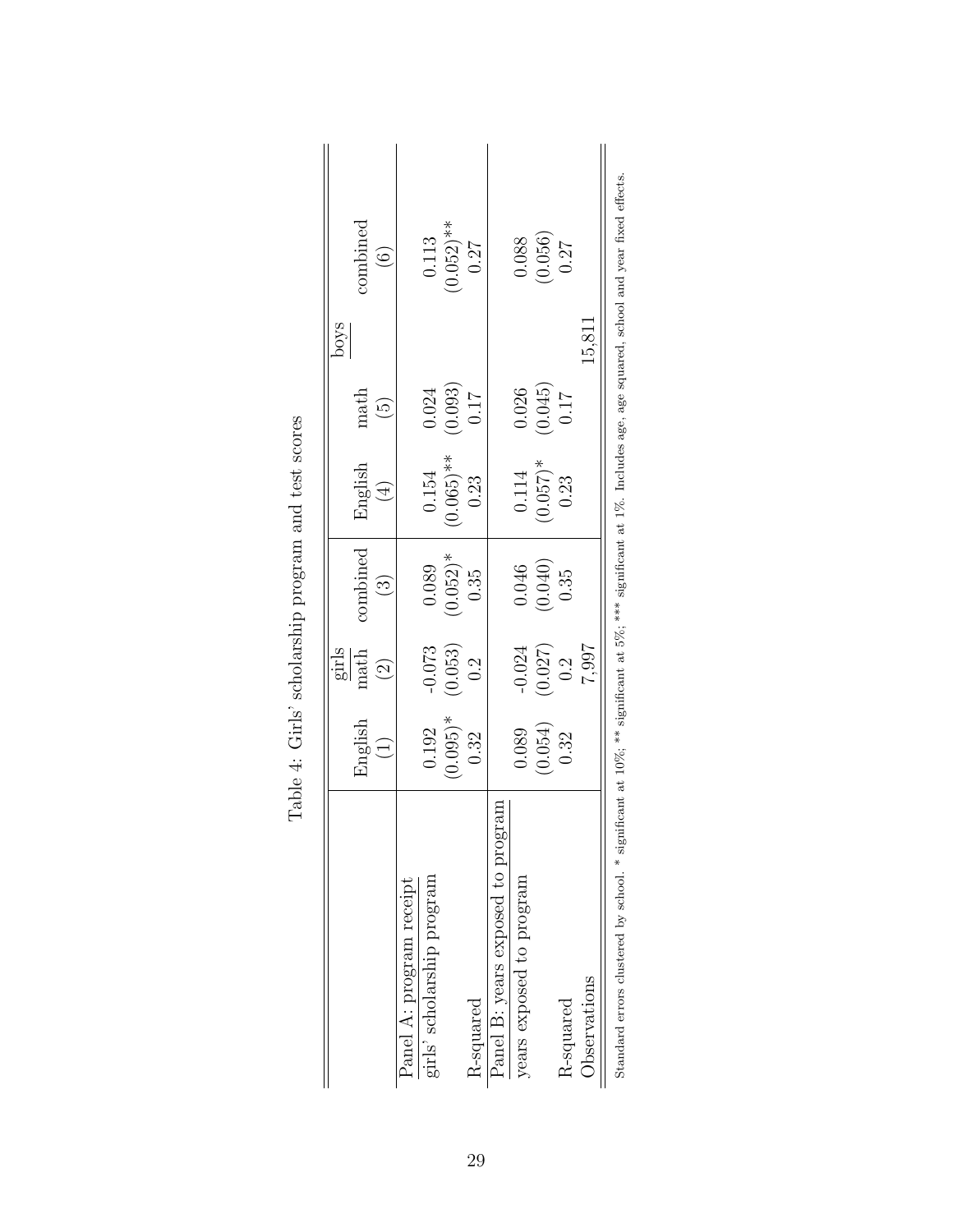|                                                                                                                                                                                                                                                         |              | full sample                               |              |                      | high enrollment                                                                      | gap                   |                   | low enrollment | gap           |
|---------------------------------------------------------------------------------------------------------------------------------------------------------------------------------------------------------------------------------------------------------|--------------|-------------------------------------------|--------------|----------------------|--------------------------------------------------------------------------------------|-----------------------|-------------------|----------------|---------------|
|                                                                                                                                                                                                                                                         | English      | math                                      | combined     | English              | math                                                                                 | combined              | English           | math           | combined      |
|                                                                                                                                                                                                                                                         |              | $\widehat{\mathfrak{Q}}$                  | $\odot$      | $\left( \pm \right)$ | $\widetilde{\mathbb{G}}$                                                             | $\widehat{\odot}$     | $\widetilde{\Xi}$ | $\circledast$  | $\widehat{6}$ |
| Panel A: program receipt                                                                                                                                                                                                                                |              |                                           |              |                      |                                                                                      |                       |                   |                |               |
| girls' scholarship program                                                                                                                                                                                                                              | 0.162        | $-0.002$                                  | 0.104        | 0.005                | 0.078                                                                                | 0.028                 | 0.205             | $-0.049$       | 0.087         |
|                                                                                                                                                                                                                                                         | $(0.072)**$  | (0.079)                                   | $(0.038)$ ** | (0.013)              | $(0.010)$ ***                                                                        | $0.011$ <sup>**</sup> | $0.080)**$        | (0.060)        | $(0.032)$ **  |
| program*female                                                                                                                                                                                                                                          | $-0.001$     | 0.015                                     | $0.017$      | $-0.012$             | 0.058                                                                                | 0.032                 | $-0.007$          | $-0.017$       | $-0.003$      |
|                                                                                                                                                                                                                                                         | (0.027)      | (0.027)                                   | (0.029)      | (0.031)              | $(0.019)$ ***                                                                        | (0.021)               | (0.020)           | (0.023)        | (0.023)       |
| R-squared                                                                                                                                                                                                                                               | 0.25         | 71.0                                      | 0.29         | 0.13                 | 0.05                                                                                 | 0.12                  | 0.32              | 0.22           | 0.36          |
| Panel B: years exposed to program                                                                                                                                                                                                                       |              |                                           |              |                      |                                                                                      |                       |                   |                |               |
| years exposed to program                                                                                                                                                                                                                                | 0.111        | 0.01                                      | 0.078        | $-0.055$             | 0.204                                                                                | 770.0                 | 0.078             | $-0.019$       | 0.039         |
|                                                                                                                                                                                                                                                         | $(0.055)^*$  | $\left(0.041\right)$ $\left(0.001\right)$ | (0.050)      | (0.096)              | $0.034$ <sup>**</sup>                                                                | (0.055)               | (0.053)           | (0.044)        | (0.045)       |
| years exposed*female                                                                                                                                                                                                                                    | $-0.006$     |                                           | $-0.002$     | $-0.009$             | 0.002                                                                                | $-0.004$              | $-0.004$          | $-0.003$       | $-0.003$      |
|                                                                                                                                                                                                                                                         | $(0.003)$ ** | 0.004)                                    | (0.003)      | $(0.005)$ *          | (0.006)                                                                              | (0.005)               | (0.004)           | (0.004)        | (0.004)       |
| R-squared                                                                                                                                                                                                                                               | 0.26         | 0.17                                      | 0.29         | 0.13                 | 0.06                                                                                 | 0.12                  | 0.32              | 0.22           | 0.36          |
| Observations                                                                                                                                                                                                                                            |              | 23,808                                    |              |                      | 6,664                                                                                |                       |                   | 14,383         |               |
| $\text{High}/\text{low}$ enrollment gap based on splitting sample into below/at or above median secondary-age (13-18) children enrolled in school, by district in 1998. Standard errors<br>clustered by school. * significant at 10%; ** significant at |              |                                           |              |                      | 5%; *** significant at 1%. Includes age, age squared, school and year fixed effects. |                       |                   |                |               |

<span id="page-31-0"></span>Table 5: Girls' scholarship program and test scores: triple difference Table 5: Girls' scholarship program and test scores: triple difference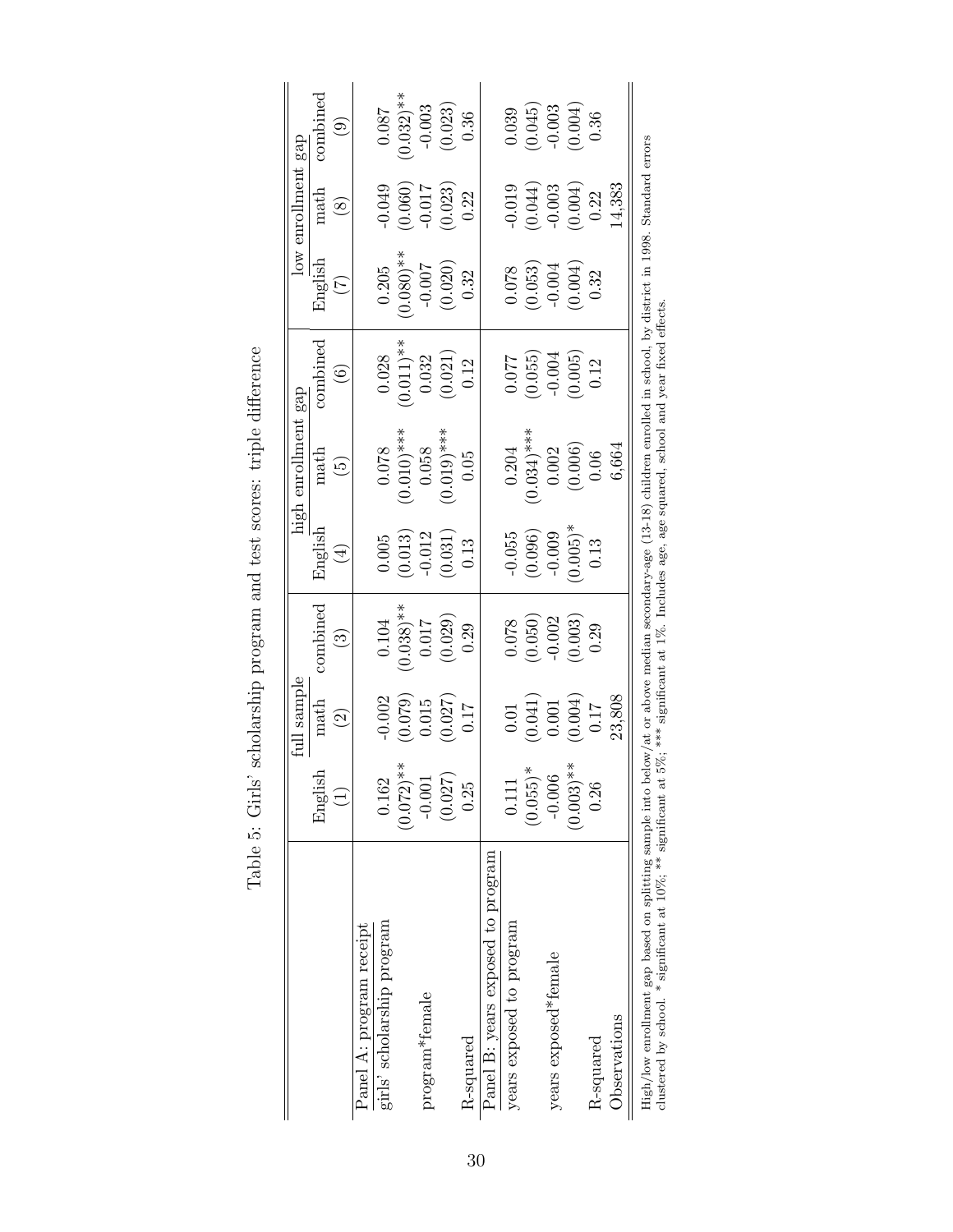|                                                                                                                                                                    |                    |                         |                        | English $\&$ math combined                      |                      |                   |
|--------------------------------------------------------------------------------------------------------------------------------------------------------------------|--------------------|-------------------------|------------------------|-------------------------------------------------|----------------------|-------------------|
|                                                                                                                                                                    |                    | girls                   |                        |                                                 | poys                 |                   |
|                                                                                                                                                                    | $\widehat{\Xi}$    | $\widetilde{\varSigma}$ | $\widehat{\mathbb{C}}$ | $(\pm)$                                         | $\widetilde{\omega}$ | $\widehat{\odot}$ |
| Panel A: program receipt                                                                                                                                           |                    |                         |                        |                                                 |                      |                   |
| girls' scholarship program                                                                                                                                         | 0.051              | 0.127                   | $-0.045$               | 0.052                                           | 0.119                | $-0.014$          |
|                                                                                                                                                                    | (0.045)            | $(0.034)$ ***           | (780.0)                | (0.042)                                         | (0.075)              | (0.082)           |
| $program*distinct x$                                                                                                                                               | 0.037              | $-0.225$                | 0.130                  | 0.046                                           | $-0.219$             | 0.088             |
|                                                                                                                                                                    | (0.065)            | $(0.029)$ ***           | (0.084)                | (780.0)                                         | $(0.095)$ **         | (0.131)           |
| R-squared                                                                                                                                                          | 0.37               | 0.37                    | 0.37                   | 0.31                                            | 0.31                 | 0.31              |
| Panel B: years exposed to program                                                                                                                                  |                    |                         |                        |                                                 |                      |                   |
| years exposed to program                                                                                                                                           | 0.025              | 0.059                   | 0.002                  | 0.049                                           | 0.079                | 0.022             |
|                                                                                                                                                                    | (0.036)            | $(0.030)*$              | (0.029)                |                                                 | $(0.039)$ *          | (0.043)           |
| years exposed*district $x$                                                                                                                                         | 0.004              | $-0.039$                | 0.027                  | $\begin{array}{c} (0.041) \\ 0.019 \end{array}$ | $-0.046$             | 0.019             |
|                                                                                                                                                                    | (0.007)            | $(0.009)$ ***           | $0.012$ <sup>**</sup>  | (0.011)                                         | $(0.015)$ ***        | (0.025)           |
| R-squared                                                                                                                                                          | 0.37               | 0.37                    | 0.37                   | 0.31                                            | 0.31                 | 0.31              |
| Observations                                                                                                                                                       | 7,293              | 7,293                   | 7,293                  | 14,032                                          | 14,032               | 14,032            |
| District characteristic                                                                                                                                            | Iment gap<br>enrol | rural                   | assets                 | enrollment gap                                  | rural                | assets            |
| Enrollment gap = below median secondary-age (13-18) enrollment rate. Rural = at or above median rural population proportion. Assets = at or above median household |                    |                         |                        |                                                 |                      |                   |

<span id="page-32-0"></span>Table 6: Treatment effect heterogeneity Table 6: Treatment effect heterogeneity numerative super conventments of the control of the convention of the convention of the convention of the proportion of the convention of the significant at 5%; \*\*\* significant at 5%; \*\*\* significant at 5%; \*\*\* significant assets, by first principal component. All characteristics are by district in 1998. Standard errors clustered by school. \* significant at 10%; \*\* significant at 5%; \*\*\* significant at 1%. Includes age, age squared, school and year fixed effects.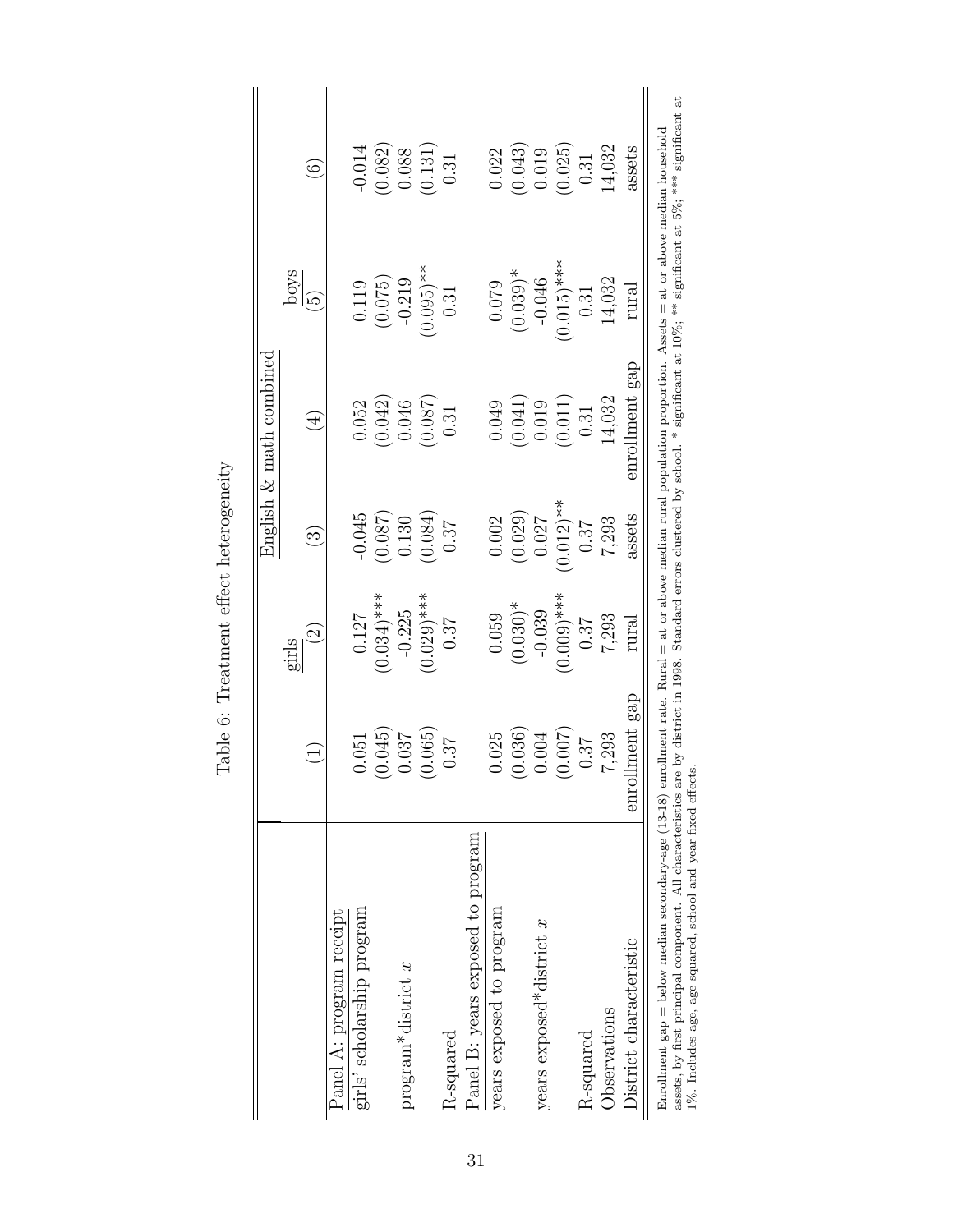<span id="page-33-0"></span>

|                   | Public  | Private | Difference |
|-------------------|---------|---------|------------|
| Girls             |         |         |            |
| test takers       | 6,777   | 4,362   | 2,415      |
| English           | $-0.26$ | $-0.42$ | $0.16***$  |
| math              | $-0.22$ | $-0.24$ | $0.03***$  |
| combined          | $-0.28$ | $-0.39$ | $0.11***$  |
| age               | 19.6    | 19.6    | $-0.1***$  |
| absent            | 0.02    | 0.02    | 0.00       |
| <b>Boys</b>       |         |         |            |
| test takers       | 12,405  | 3,817   | 8,588      |
| English           | $-0.14$ | $-0.35$ | $0.22***$  |
| math              | $-0.10$ | $-0.23$ | $0.12***$  |
| combined          | $-0.14$ | $-0.34$ | $0.2***$   |
| age               | 20.1    | 20.3    | $-0.2$ *** |
| absent            | 0.03    | 0.04    | $-0.02***$ |
| female proportion | 0.35    | 0.53    | $-0.18***$ |

Table A1: Public versus private school students

Test takers in post-treatment periods only. "Absent" refers to absence from English subject exam, math subject exam, or both. \* significant at 10%; \*\* significant at 5%; \*\*\* significant at 1%.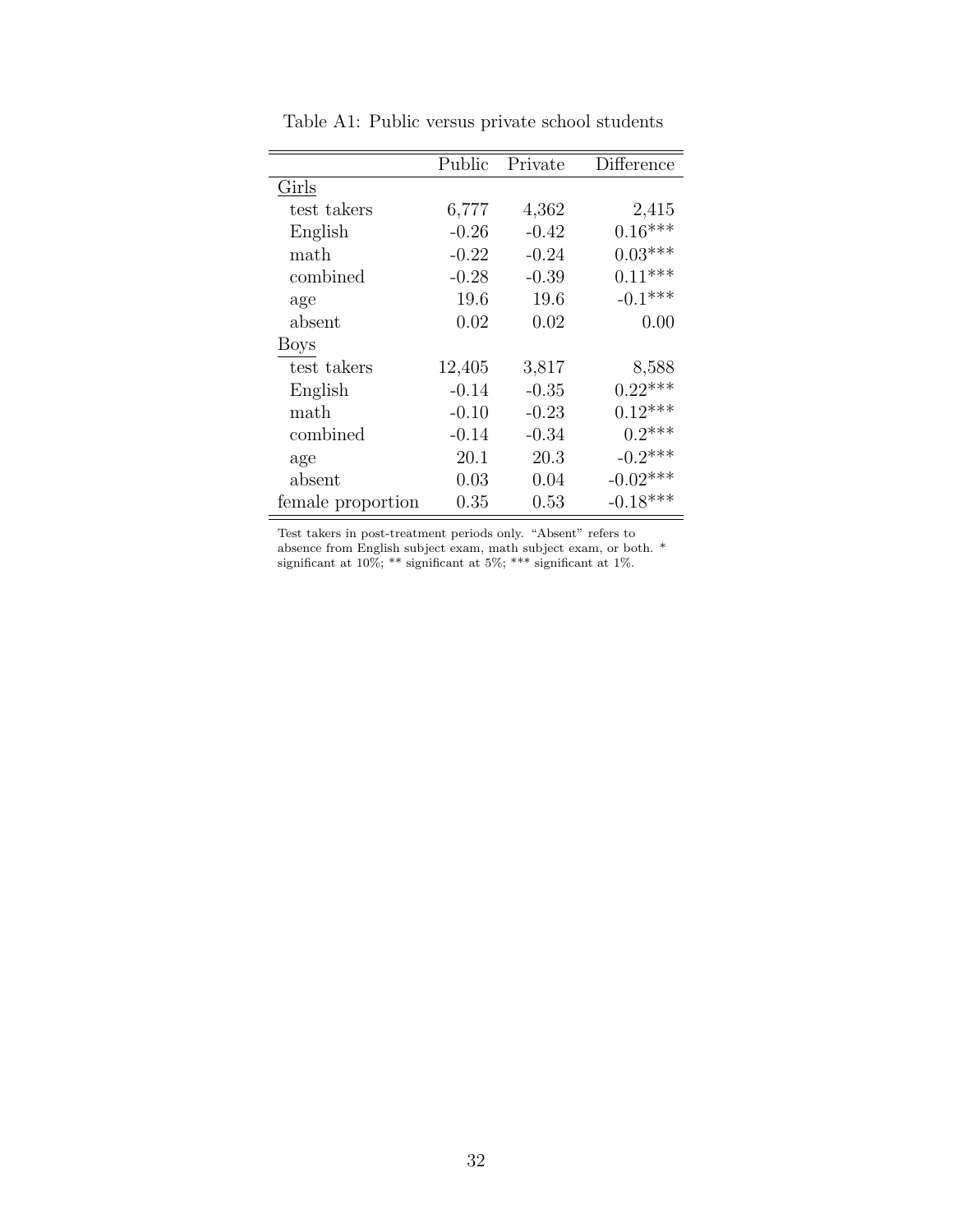|       | $_{\rm absent}$   | $\circledS$             |                            |                                                |                               | $\begin{array}{r} \hline -0.03 \ 0.02) \ 0.05 \ 0.019) * \ \hline 14,190 \ 0.06 \ 0.019 \end{array}$                     |              |                         |              |                                 |
|-------|-------------------|-------------------------|----------------------------|------------------------------------------------|-------------------------------|--------------------------------------------------------------------------------------------------------------------------|--------------|-------------------------|--------------|---------------------------------|
| swoq  |                   | $\widehat{C}$           |                            | $-0.02$<br>$(0.02)$                            |                               |                                                                                                                          | 14,190       | $0.06$<br>$0.03$        |              | アー・コミュ きゃく しゃしゃ アー・アー・コード しゅうしゃ |
|       | age > 20          | $\odot$                 |                            |                                                |                               | $\begin{array}{c c} 0.02 \\ \hline 0.02) \\ 0.05 \\ \hline 0.006) {***} \\ \hline 14,190 \\ 0.67 \\ 0.52 \\ \end{array}$ |              |                         |              |                                 |
|       |                   |                         | 0.02                       | (0.02)                                         |                               |                                                                                                                          | 14,190       | $0.67$ $0.52$           |              |                                 |
|       | $\rm absent$      | $\bigoplus$             |                            |                                                |                               | $\begin{array}{c c} -0.03 \\ -0.03 \\ (0.014)* \\ 0.04 \\ (0.018)* \\ 7,385 \\ 0.08 \\ 0.02 \\ \end{array}$              |              |                         |              |                                 |
| girls |                   | $\widehat{\mathcal{E}}$ | $-0.03$                    | $(0.012)^*$                                    |                               |                                                                                                                          |              | $7,385$<br>0.08<br>0.02 |              |                                 |
|       | $\text{age} > 20$ | $\odot$                 |                            | $(0.01$<br>$(0.02)$<br>$0.04$<br>$(0.014)$ *** |                               |                                                                                                                          |              | $7,385$<br>0.64         | 0.36         |                                 |
|       |                   |                         | 0.01                       | (0.01)                                         |                               |                                                                                                                          |              | $7,385$<br>0.64         | 0.36         |                                 |
|       |                   |                         | girls' scholarship program |                                                | $program*high$ enrollment gap |                                                                                                                          | Observations | R-squared               | Mean outcome |                                 |

<span id="page-34-0"></span>Table A2: Girls' scholarship and composition of test takers Table A2: Girls' scholarship and composition of test takers "Absent" refers to absence from English subject exam, math subject exam, or both. Regressions includes school and year fixed effects. Standard errors clustered by school. \* significant at 10%; \*\* significant at 5%; \*\*\* si "Absent" refers to absence from English subject exam, math subject exam, or both. Regressions includes school and year fixed effects. Standard errors clustered by school. \* significant at 10%; \*\* significant at 5%; \*\*\* significant at 1%.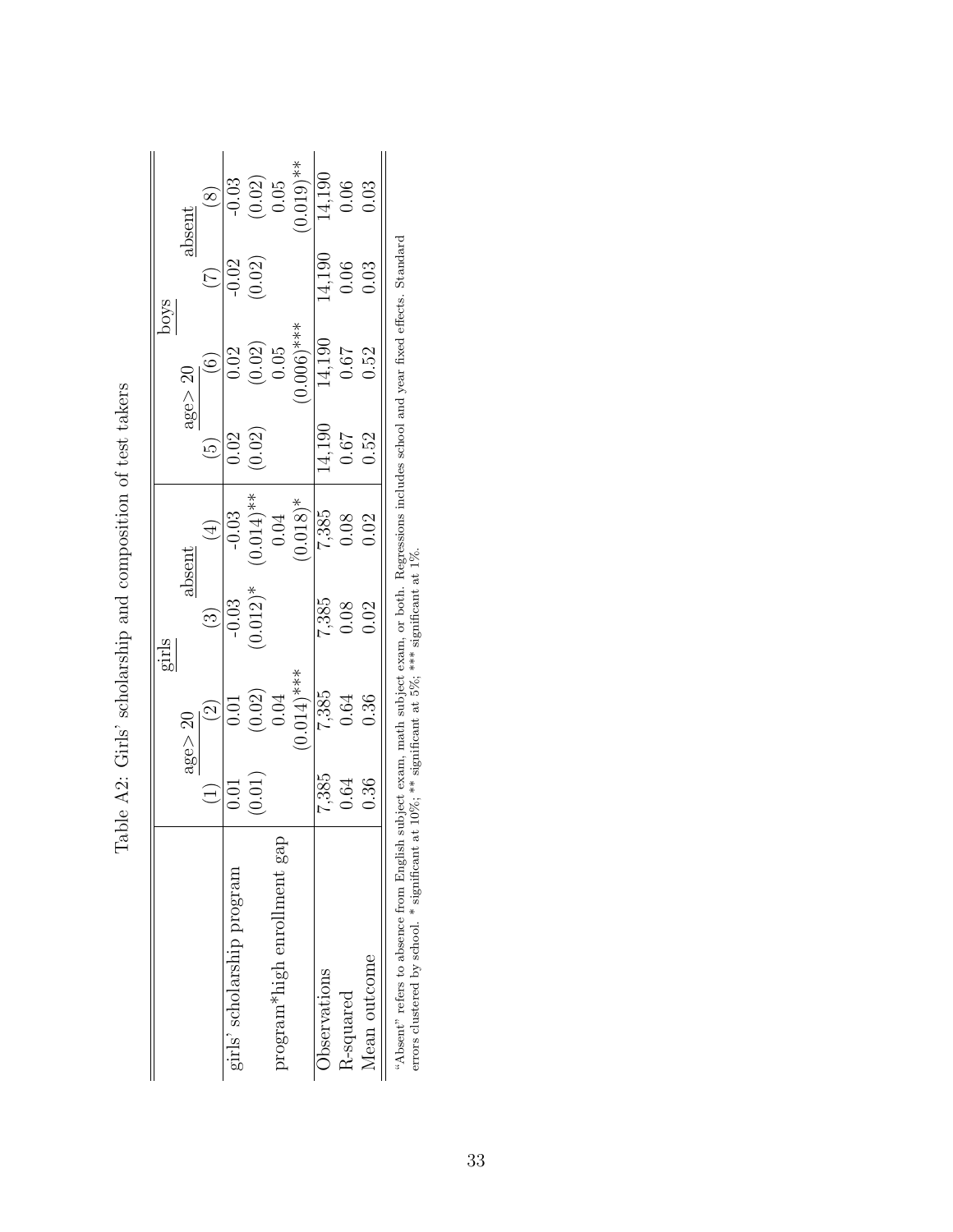<span id="page-35-0"></span>

|                             |           | pupil-teacher ratio |                  | female teacher $%$ |
|-----------------------------|-----------|---------------------|------------------|--------------------|
|                             | $\ket{1}$ | $\left(2\right)$    | $\left(3\right)$ | $\left(4\right)$   |
| girls' scholarship program  | $-33.6$   | $-33.1$             | 0.02             | 0.02               |
|                             | (29.7)    | (28.2)              | (0.03)           | (0.03)             |
| program*high enrollment gap |           | $-5.4$              |                  | $-0.06$            |
|                             |           | (21.0)              |                  | $(0.03)*$          |
| Observations                | 254       | 254                 | 254              | 254                |
| R-squared                   | 0.30      | 0.30                | 0.48             | 0.49               |
| Mean outcome                | 37.2      | 37.2                | 0.08             | 0.08               |

Table A3: Girls' scholarship and school quality

Regressions include school and year fixed effects. Weighted by enrollment. Standard errors clustered by school.\* significant at 10%; \*\* significant at 5%; \*\*\* significant at 1%. Source: School panel 1998-2012, from Education Management Information System (EMIS), maintained by the Gambian Ministry of Basic and Secondary Education.

<span id="page-35-1"></span>

|                 | exclude          | all               | include          | all regions and | on-time          |
|-----------------|------------------|-------------------|------------------|-----------------|------------------|
|                 | Region 2         | regions           | private schools  | private schools | students         |
|                 | $\left(1\right)$ | $\left( 2\right)$ | $\left(3\right)$ | $\overline{4}$  | $\left(5\right)$ |
| Panel A: girls  |                  |                   |                  |                 |                  |
| program receipt | 0.108            | 0.144             | 0.063            | 0.083           | 0.048            |
|                 | (0.071)          | (0.184)           | (0.049)          | (0.161)         | (0.039)          |
| R-squared       | 0.10             | 0.29              | 0.32             | 0.42            | 0.40             |
| Observations    | 4,836            | 20,866            | 12,237           | 31,645          | 4,625            |
| Panel B: boys   |                  |                   |                  |                 |                  |
| program receipt | 0.180            | 0.041             | 0.112            | 0.019           | $-0.007$         |
|                 | (0.109)          | (0.149)           | $(0.053)$ **     | (0.139)         | (0.105)          |
| R-squared       | 0.10             | 0.25              | 0.26             | 0.32            | 0.32             |
| Observations    | 9,938            | 34,872            | 19,509           | 43,791          | 6,598            |

Table A4: Girls' scholarship and test scores: robustness

Columns (3) and (5) include Regions 2-6 only. "On-time" students in column (5) are under age 20. Regressions include school and year fixed effects. Standard errors clustered by school.\* significant at 10%; \*\* significant at 5%; \*\*\* significant at 1%.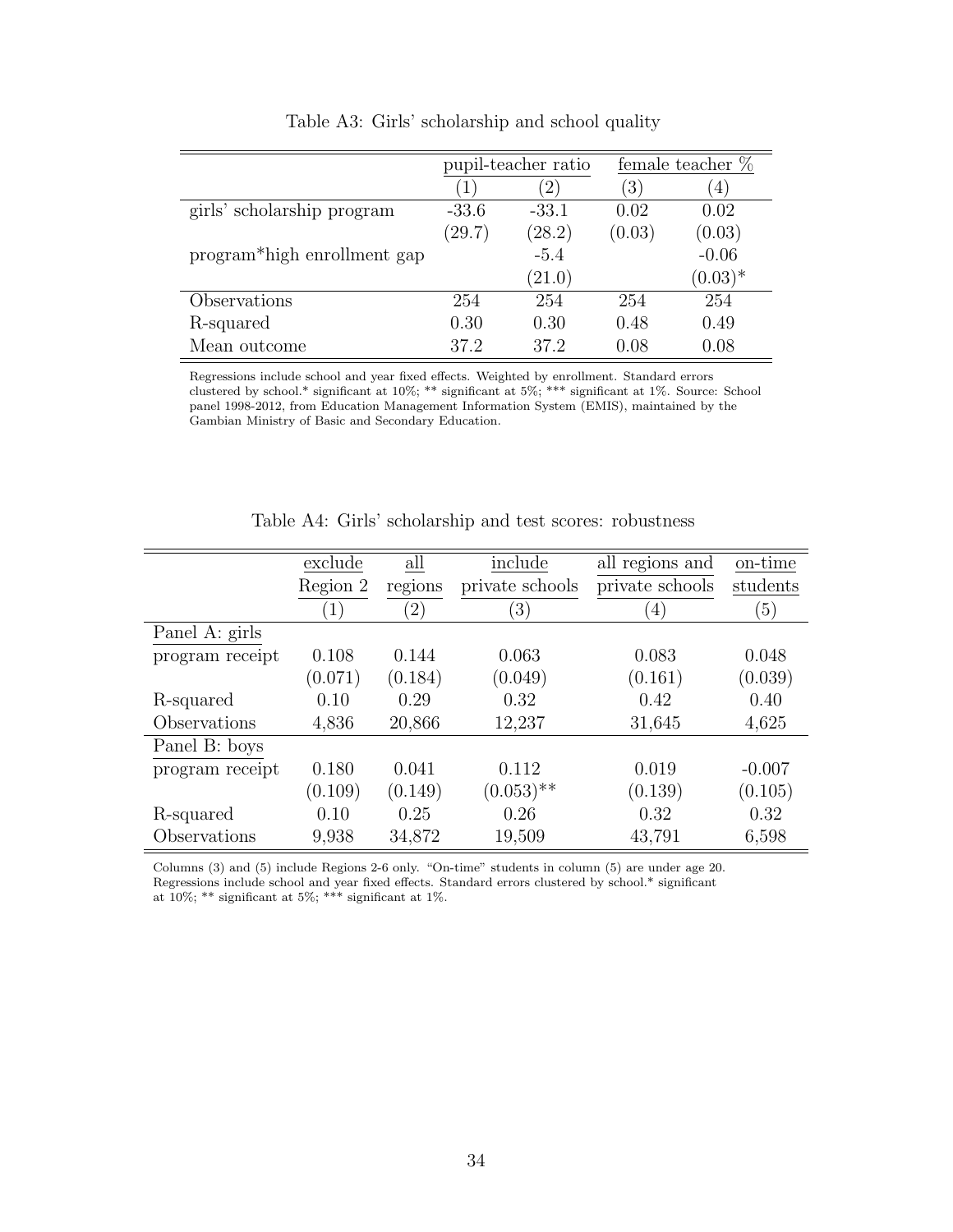# Figures

<span id="page-36-0"></span>

Figure 1: The Gambia and its regions

Figure 2: Girls' Scholarship Program Implementation

<span id="page-36-1"></span>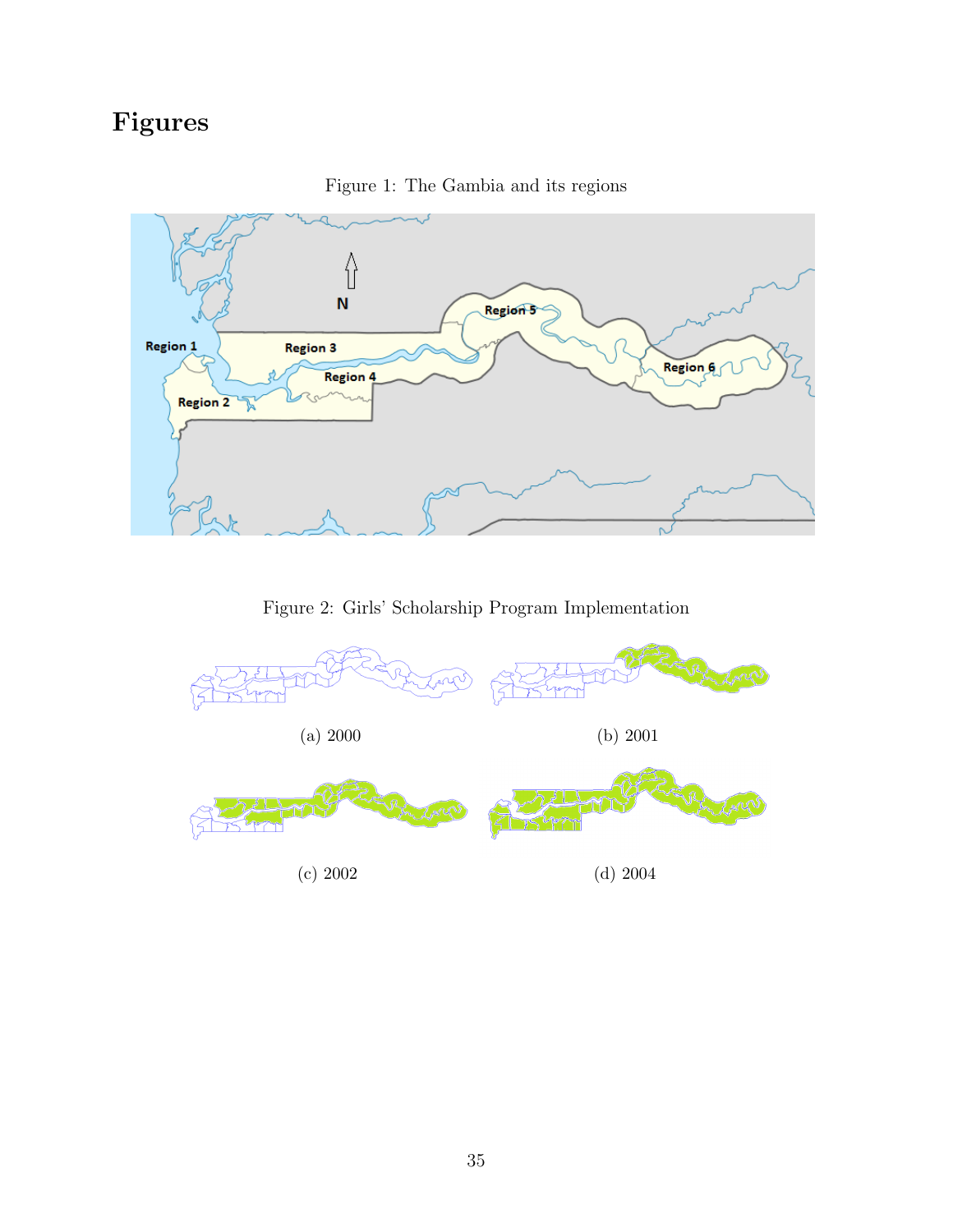<span id="page-37-0"></span>

Figure 3: Enrollment, by gender

(a) Enrollment



(b) Female proportion



(c) Female proportion, by grade